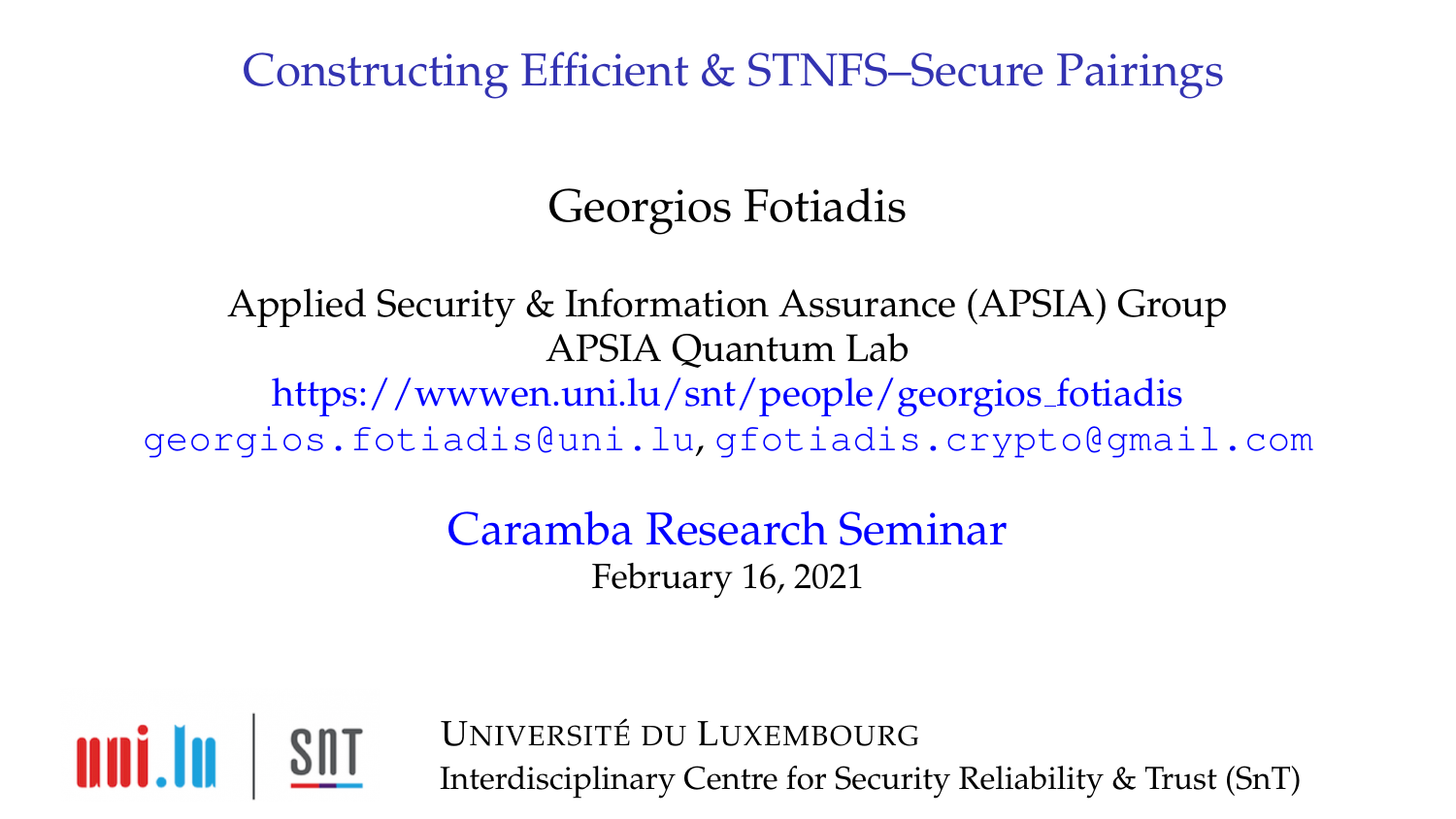#### **History**

[2001–2015] Golden age:

- ▶ 2000: Joux one round tripartite key-exchange [\[Jou00\]](#page-29-0).
- ▶ 2001: Boneh–Franklin ID-based encryption [\[BF01\]](#page-26-0).
- ▶ 2001: Boneh–Lynn–Shacham short BLS signatures [\[BLS01\]](#page-27-0).
- Building block for *privacy–related* protocols (*ZKPs*).

In market:

 $\blacktriangleright$  ...

- ▶ Trusted Platform Module (TPM)
- Blockchain (ZCash, Ethereum, ...)

Clouds on the horizon:

- 1. Large–scale quantum computer (nothing we can do).
- 2. Improved DLP attacks on extension fields  $\mathbb{F}_{p^{ab}}$  [\[KB16\]](#page-30-0) (can tackle this).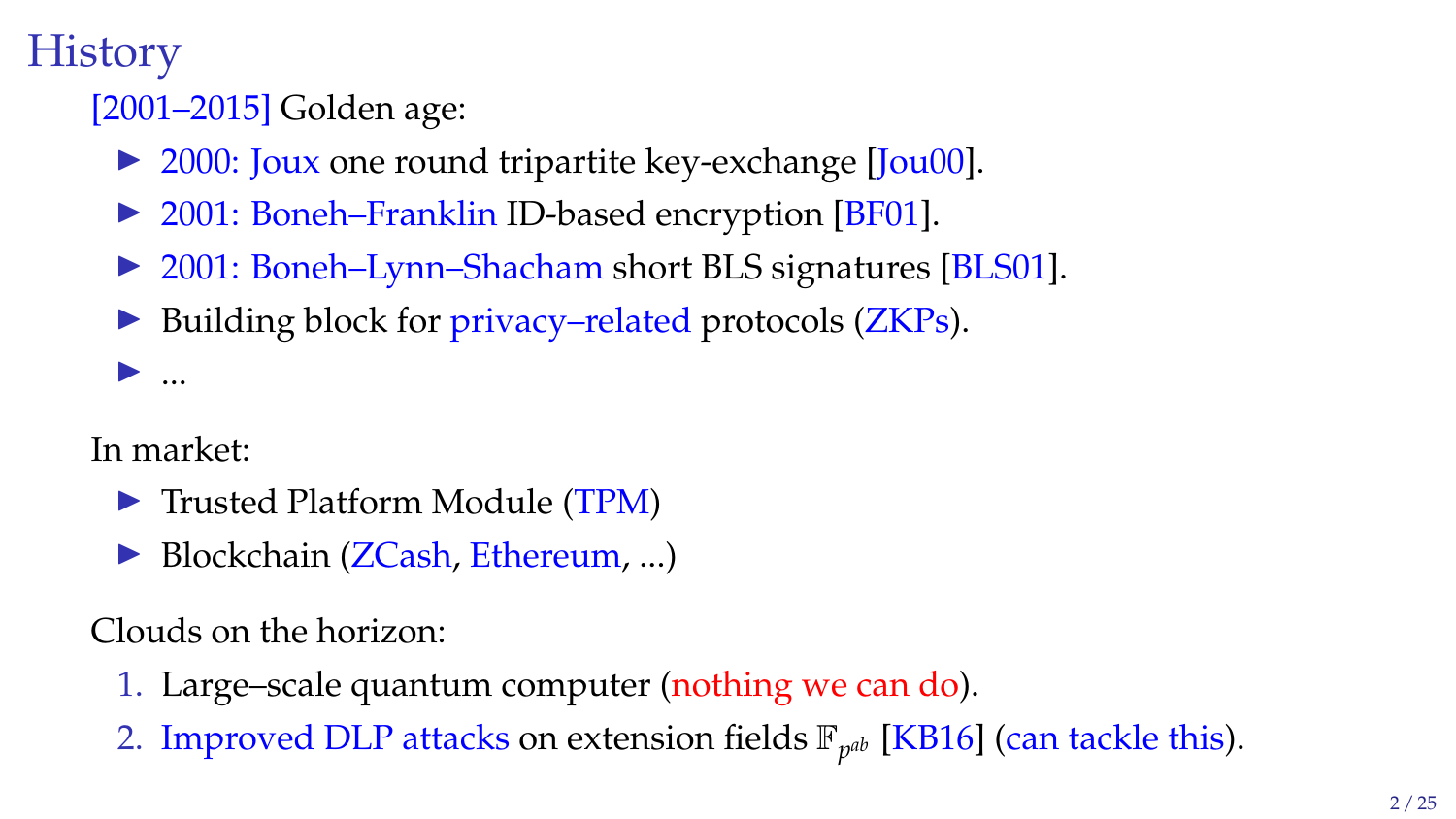# ...but what is a pairing?

# A bilinear map:  $|e:\mathbb{G}_1\times \mathbb{G}_2\to \mathbb{G}_T|$   $\mathbb{G}_1,\mathbb{G}_2,\mathbb{G}_T$  : cyclic groups of order *r* s.t.  $e(g^a, h^b) = e(g, h)^{ab} = e(g^b, h^a)$ ) (bilinearity property)

Basic requirements:

- Security:  $\mathbb{G}_1$ ,  $\mathbb{G}_2$ ,  $\mathbb{G}_T$  have a hard DLP (roughly of same complexity).
- ▶ Formula: Miller's algorithm for efficient computation of *e*.

In practice:

- $\blacktriangleright$   $\mathbb{G}_1$ ,  $\mathbb{G}_2$ : subgroups of elliptic curves  $E(\mathbb{F}_{p^k})$ .
- $\blacktriangleright \mathbb{G}_1, \mathbb{G}_2$ : subgroups of Jacobians of genus 2 curves  $J(\mathbb{F}_{p^k})$ .
- ►  $\mathbb{G}_T$ : subgroup of  $\mathbb{F}_{p^k}$   $\Rightarrow$  *k* is called the embedding degree.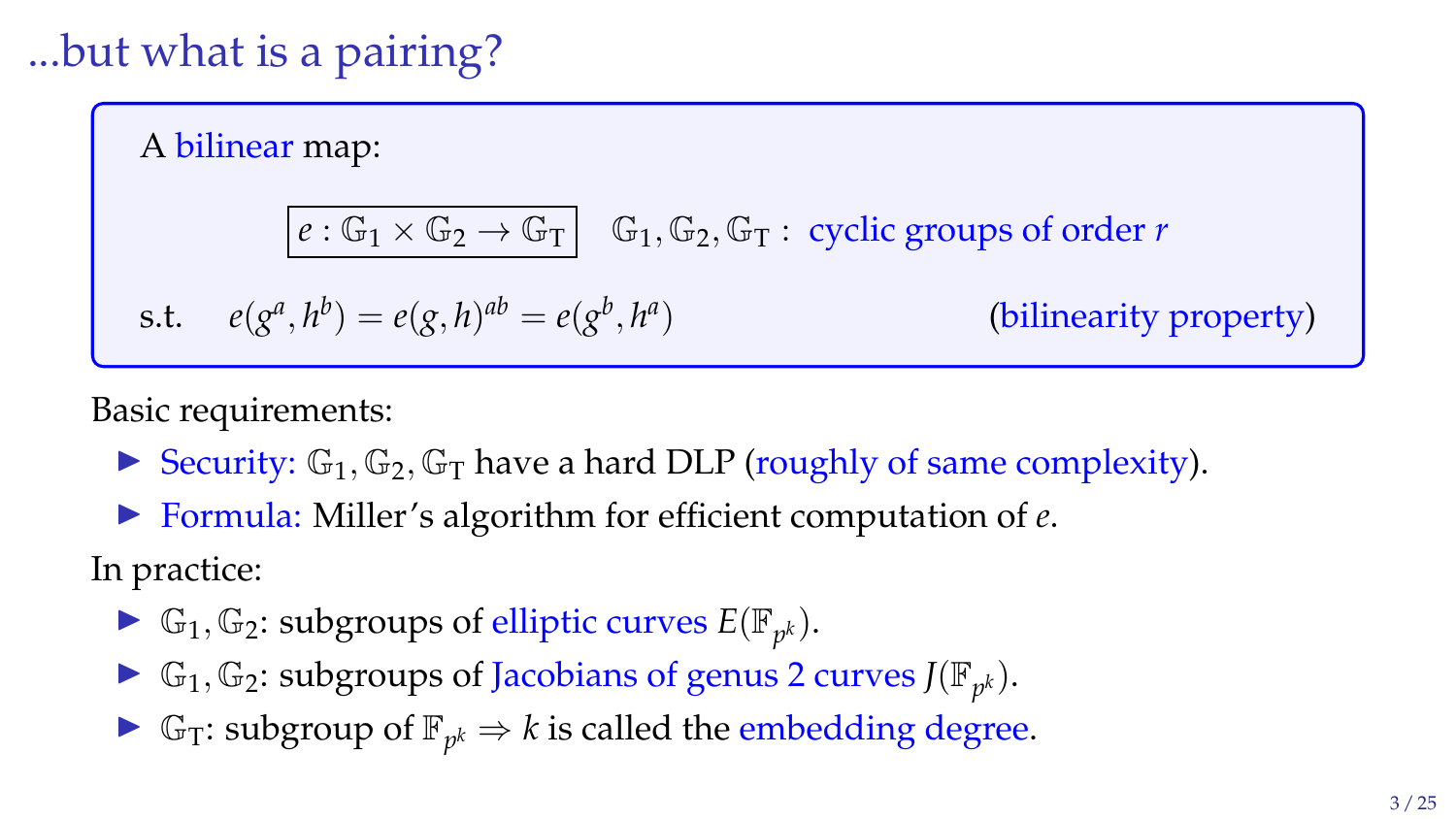# Pairings in Cryptography

#### Efficiency:

- $\triangleright$  efficient finite field operations: squaring & multiplication.
- efficient elliptic curve operations: point doubling & addition.
- efficient 2–dimensional Jacobian operations: doubling & addition (headache)

#### Pairing types:

- $\blacktriangleright$  Type I (symmetric):  $\mathbb{G}_1 \times \mathbb{G}_1 \rightarrow \mathbb{G}_T$  (Weil, ...).
- $\blacktriangleright$  Type II (asymmetric):  $\mathbb{G}_1 \times \mathbb{G}_2 \rightarrow \mathbb{G}_T$  (Tate, twisted ate, ...).
- $\blacktriangleright$  Type III (asymmetric):  $\mathbb{G}_2 \times \mathbb{G}_1 \rightarrow \mathbb{G}_T$  (ate, optimal ate, ...).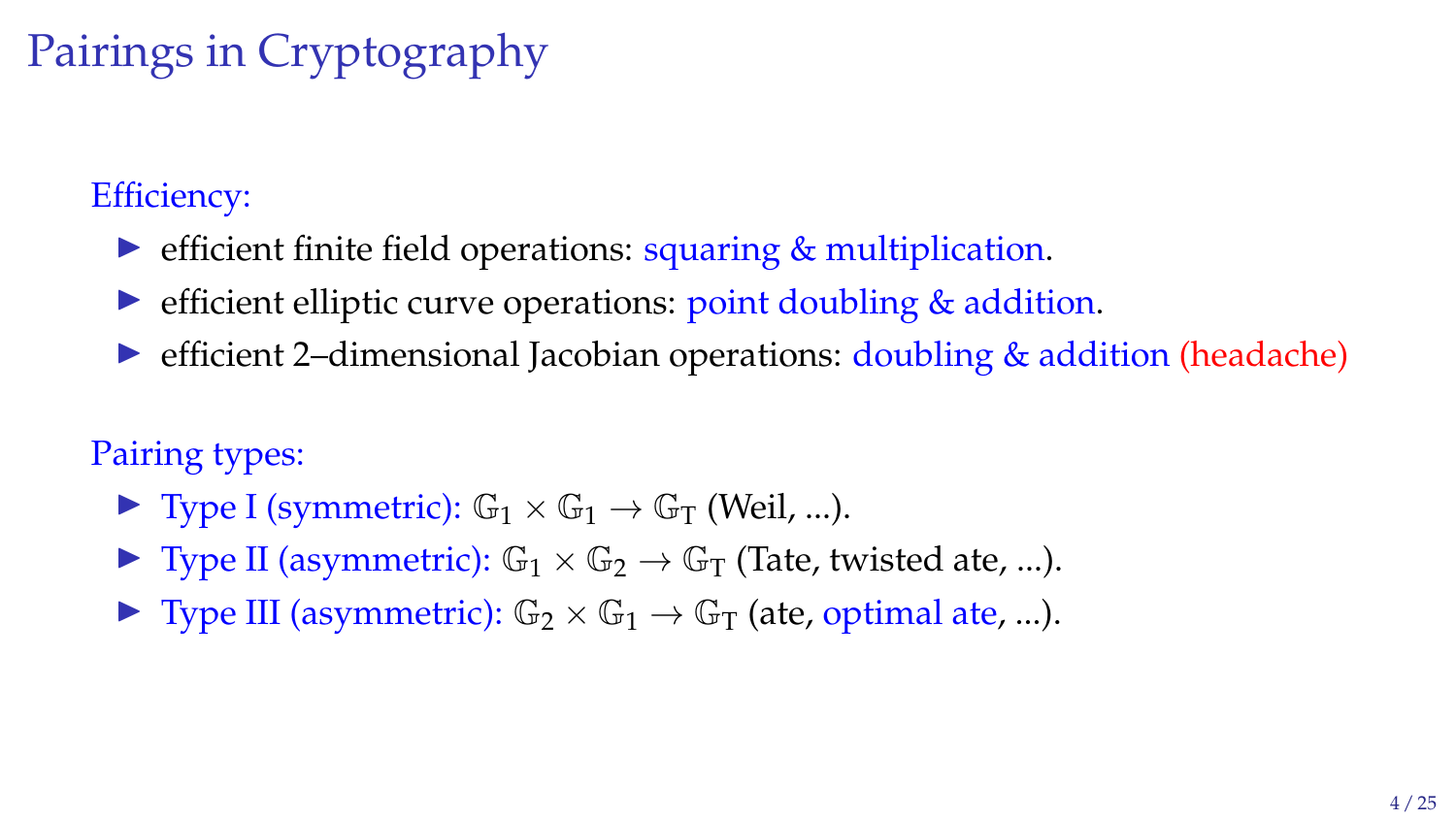#### Elliptic curves

For a prime *p* an elliptic curve *E* over  $\mathbb{F}_p$  is defined as:

$$
E/\mathbb{F}_p : y^2 = x^3 + ax + b \qquad a, b \in \mathbb{F}_p
$$

 $\mathbb{F}_p$ -rational points  $E(\mathbb{F}_p)$ :

- $\triangleright$  Order: #*E*( $\mathbb{F}_p$ ) = *p* + 1 − *t* (*t*: trace of Frobenius)
- ▶ Prime *r* divides  $#E(\mathbb{F}_p) \implies #E(\mathbb{F}_p) = hr$  (*h*: cofactor)
- $\triangleright$  CM–discriminant: square–free *D* > 0 s.t.

$$
4p - t^2 = Dy^2
$$
 (CM-equation)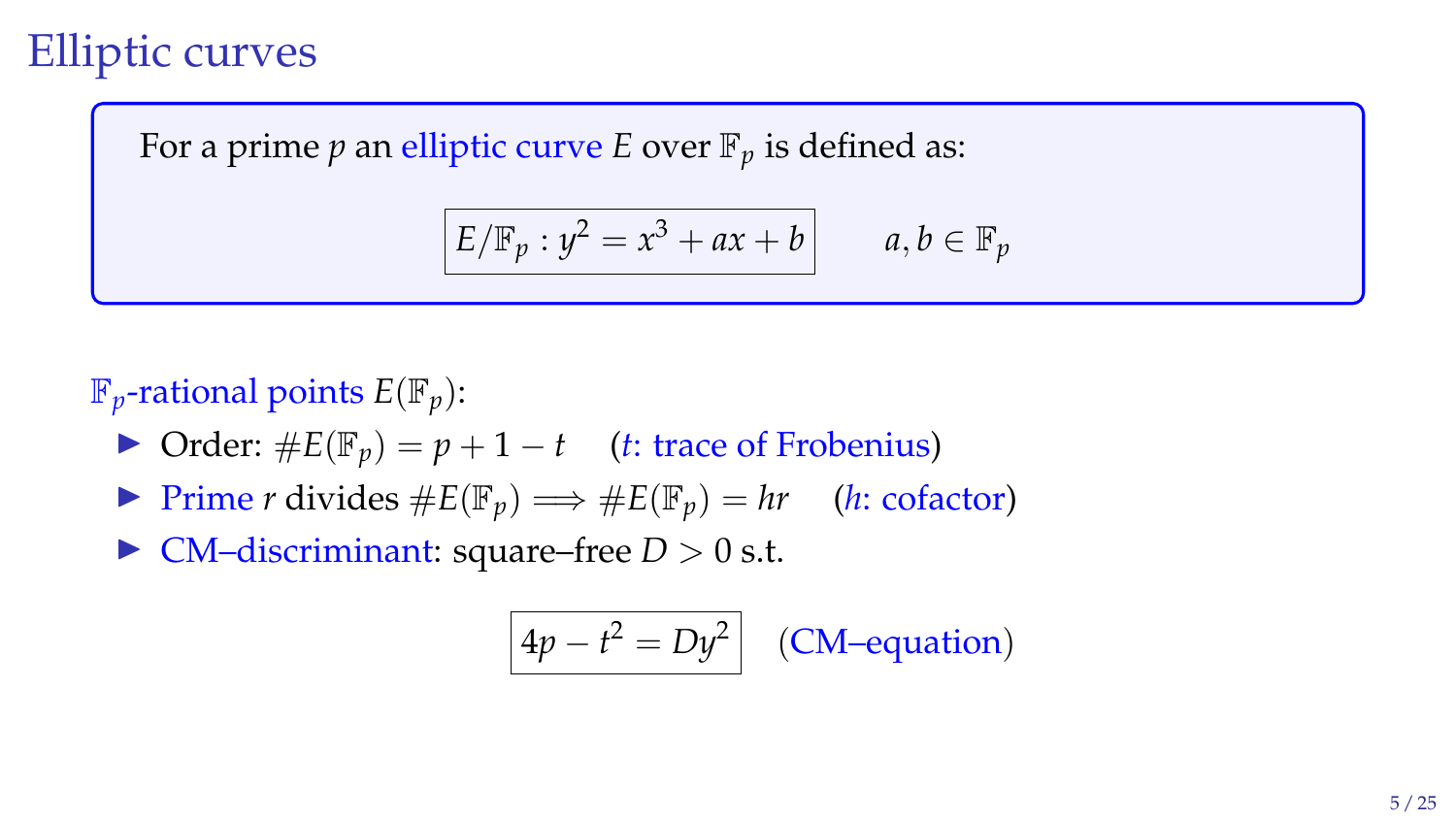Pairing–friendly elliptic curves

Embedding degree:

 $\blacktriangleright$  Smallest  $k > 0$  s.t.

$$
r \mid (p^k - 1) \Leftrightarrow \Phi_k(t - 1) \equiv 0 \bmod r
$$

- I Large *k* s.t. DLP is hard in  $\mathbb{F}_{p^k}$ .
- $\blacktriangleright$  Small *k* for efficient squaring/multiplication in  $\mathbb{F}_{p^k}$ .

#### Pairing–friendly elliptic curve:

- $\blacktriangleright$  Has small *k* (e.g.  $k < 30$ ).
- $\blacktriangleright$  Has  $\rho = \log p / \log r$  (approximately) equal to 1.
- **►** They are very rare! (usually  $\log k \approx \log r$ ).
- $\triangleright$  Specialized algorithms needed for their construction.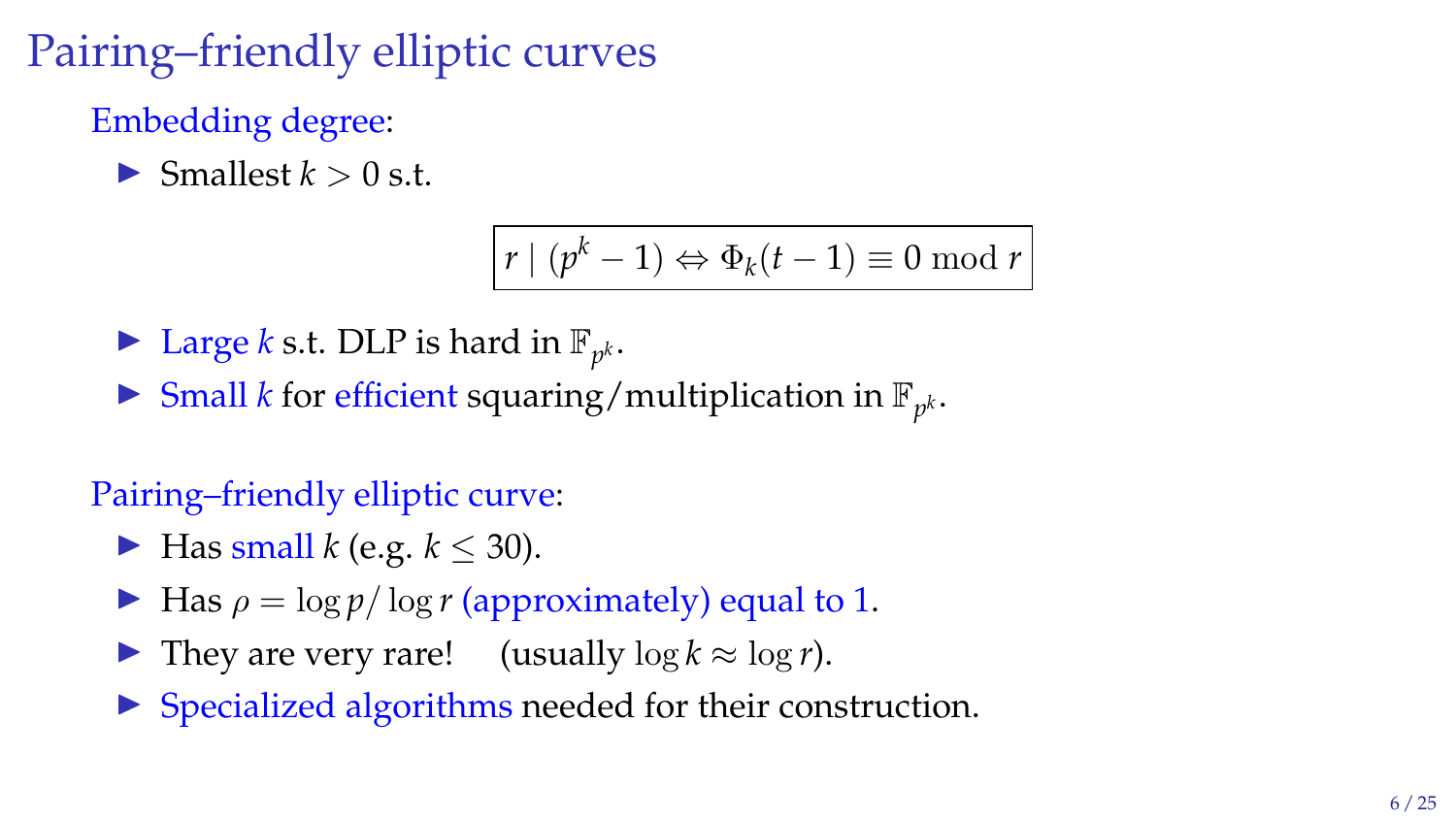Pairing–friendly elliptic curve constructions

#### Two main constructions:

- 1.  $(p, t, r) \leftarrow \text{COCKSPINCH}(k, D, \lambda)$  [\[FST10\]](#page-28-0)
- 2.  $(p(x), t(x), r(x)) \leftarrow \text{BREZINGWENG}(k, D, \lambda)$  [\[BW05\]](#page-27-1)

#### Brezing–Weng is most common:

- $\blacktriangleright$   $(p(x), t(x), r(x))$ : complete family of pairing–friendly elliptic curves.
- ▶ Extract a member from family  $(p, r, t) = (p(u), r(u), t(u))$ , for some  $u \in \mathbb{Z}$ .
- $\triangleright$  Such *p* is called special (derived from evaluation of polynomial).
- I Two well–known families for  $k = 12$  and  $D = 3$ : Barreto–Naehrig (BN12), Barreto–Lynn–Scott (BLS12).
- Additional families for  $k = 16$ ,  $D = 1$  and  $k = 18$ ,  $D = 3$ : Kachisa–Schaefer–Scott (KSS16), Kachisa–Schaefer–Scott (KSS18).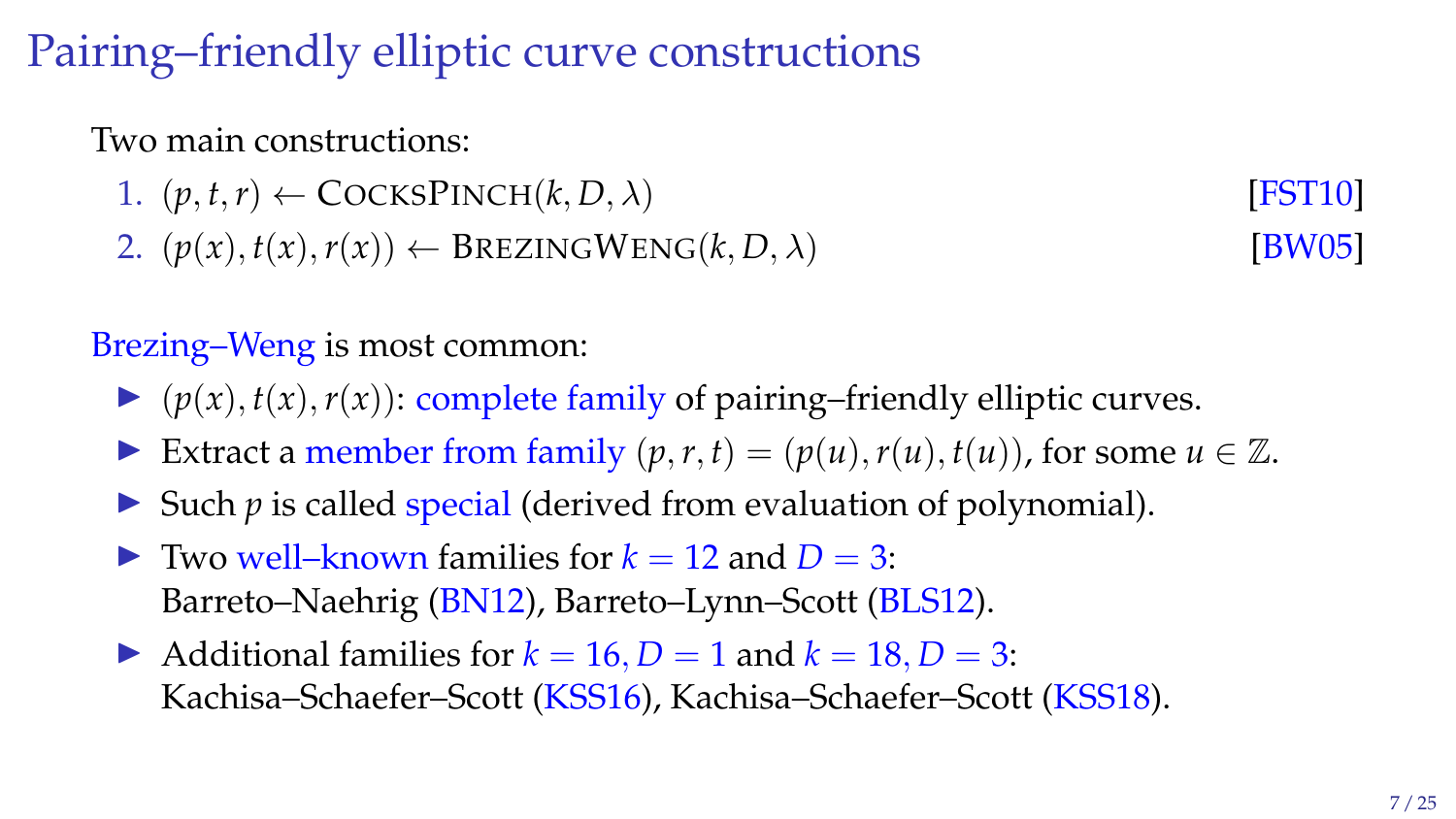Popular examples (better suited for 128–bit security) Barreto–Naehrig (BN12) family:  $k = 12$ ,  $D = 3$ ,  $\rho = 1$ 

$$
r(x) = 36x4 + 36x3 + 18x2 + 6x + 1
$$
  

$$
t(x) = 6x2 + 1
$$
  

$$
p(x) = 36x4 + 36x3 + 24x2 + 6x + 1
$$

Barreto–Lynn–Scott (BLS12) family:  $k = 12$ ,  $D = 3$ ,  $\rho = 1.5$ 

$$
r(x) = \Phi_{12}(x) = x^4 - x^2 + 1
$$
  
\n
$$
t(x) = x
$$
  
\n
$$
p(x) = (x - 1)^2(x^4 - x^2 + 1)/3 + x
$$

Currently used in practice:

- **•** BN12–254: ( $\log p = \log r = 254$ ) in TPM2.0, Ethereum.
- **IDENSIZ-381:** (log  $p = 381$ , log  $r = 254$ ) in ZCash.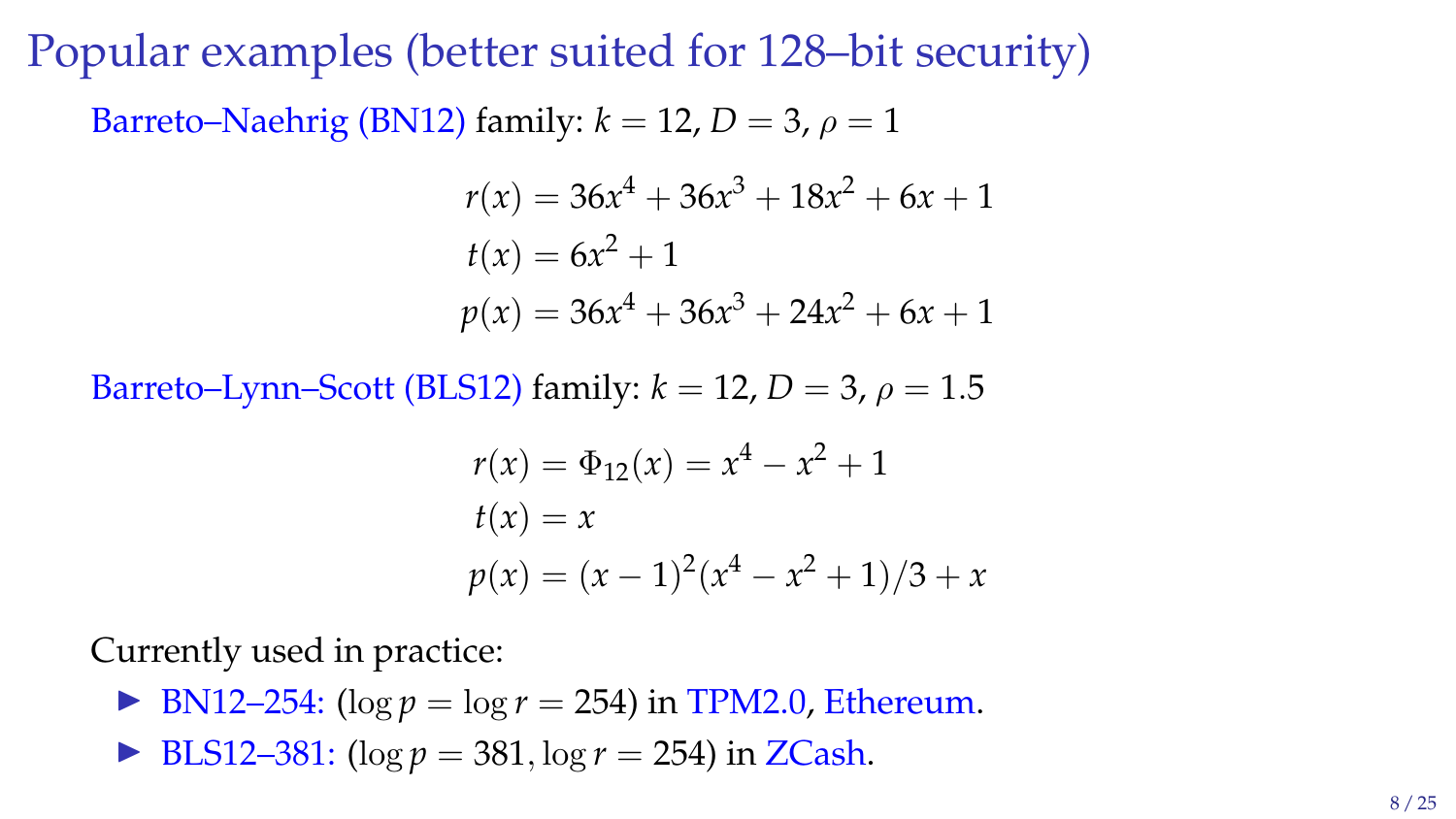Popular examples (better suited for 192–bit security)

Kachisa–Schaefer–Scott (KSS16) family:  $k = 16$ ,  $D = 1$ ,  $\rho = 1.25$ 

$$
r(x) = x8 + 48x4 + 625
$$
  
\n
$$
t(x) = (2x5 + 41x + 35)/35
$$
  
\n
$$
p(x) = (x10 + 2x9 + 5x8 + 48x6 + 152x5 + 240x4 + 625x2 + 2398x + 3125)/980
$$

Kachisa–Schaefer–Scott (KSS18) family:  $k = 18$ ,  $D = 3$ ,  $\rho = 1.333$ 

$$
r(x) = (x6 + 37x3 + 343)/343
$$
  
\n
$$
t(x) = (x4 + 16x + 7)/7
$$
  
\n
$$
p(x) = (x8 + 5x7 + 7x6 + 37x5 + 188x4 + 259x3 + 1763x + 2401)/21
$$

Many alternative Brezing–Weng families by Freeman–Scott–Teske [\[FST10\]](#page-28-0).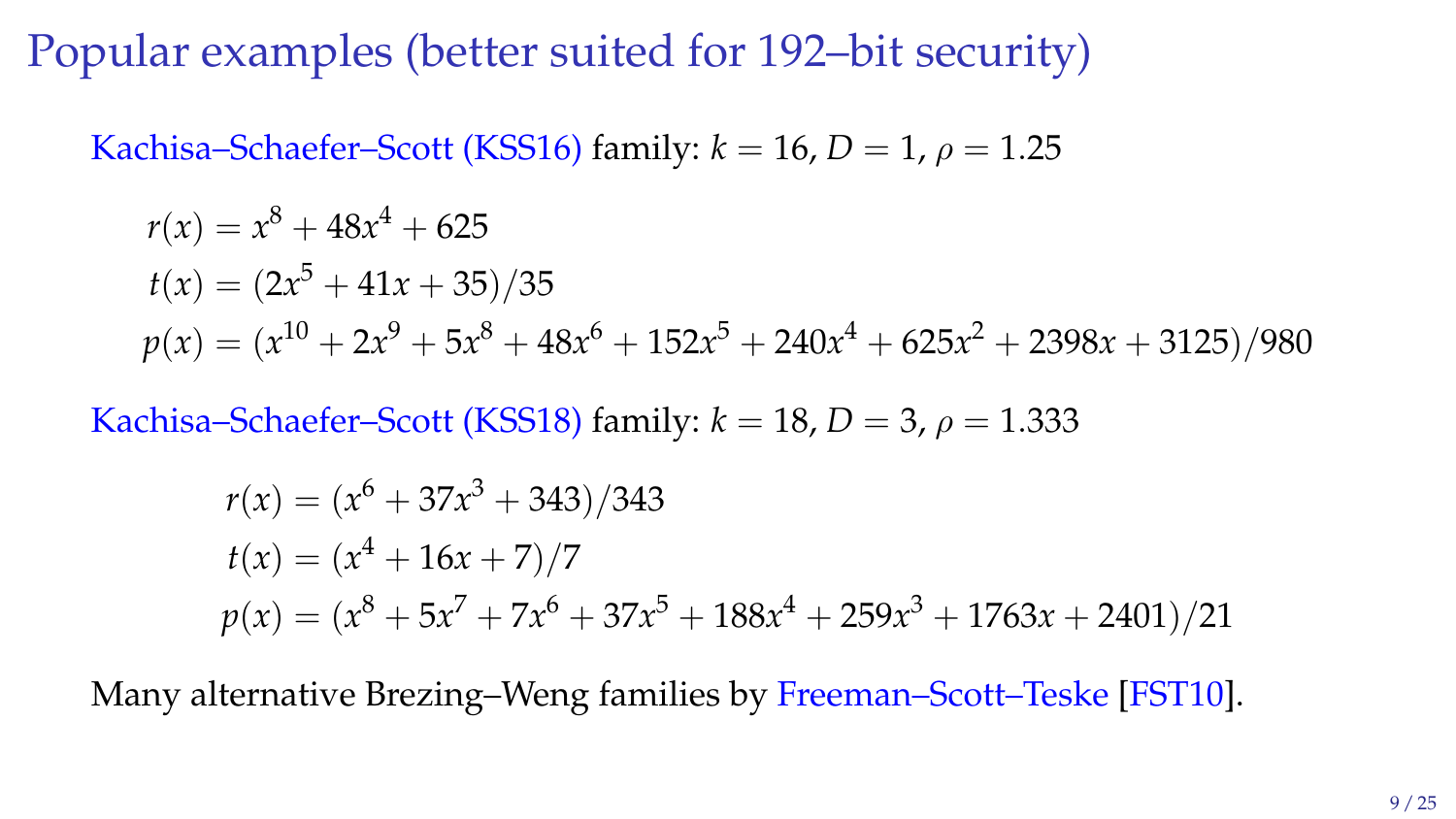**Security** 

$$
\mathbb{G}_1 \subset E(\mathbb{F}_p)[r], \quad \mathbb{G}_2 \subset E(\mathbb{F}_{p^k})[r], \quad \mathbb{G}_T \subset \mathbb{F}_{p^k} \qquad (\#\mathbb{G}_1 = \#\mathbb{G}_2 = \#\mathbb{G}_T = r)
$$

#### Security in  $\mathbb{G}_1$ ,  $\mathbb{G}_2$  (Pollard- $\rho$ ):  $O(\sqrt{\frac{2}{\sqrt{2}}})$ *r*).

▶ *r* large prime factor of  $#E(\mathbb{F}_p)$  and  $#E(\mathbb{F}_{p^k})$ .



Security in  $\mathbb{G}_{T}$  (NFS variants): harder to give estimates.

$$
g^a \in \mathbb{F}_{p^k}
$$
  $\longrightarrow$  NFS variants  $\longrightarrow$   $a \in (\mathbb{Z}/r\mathbb{Z})^{\times}$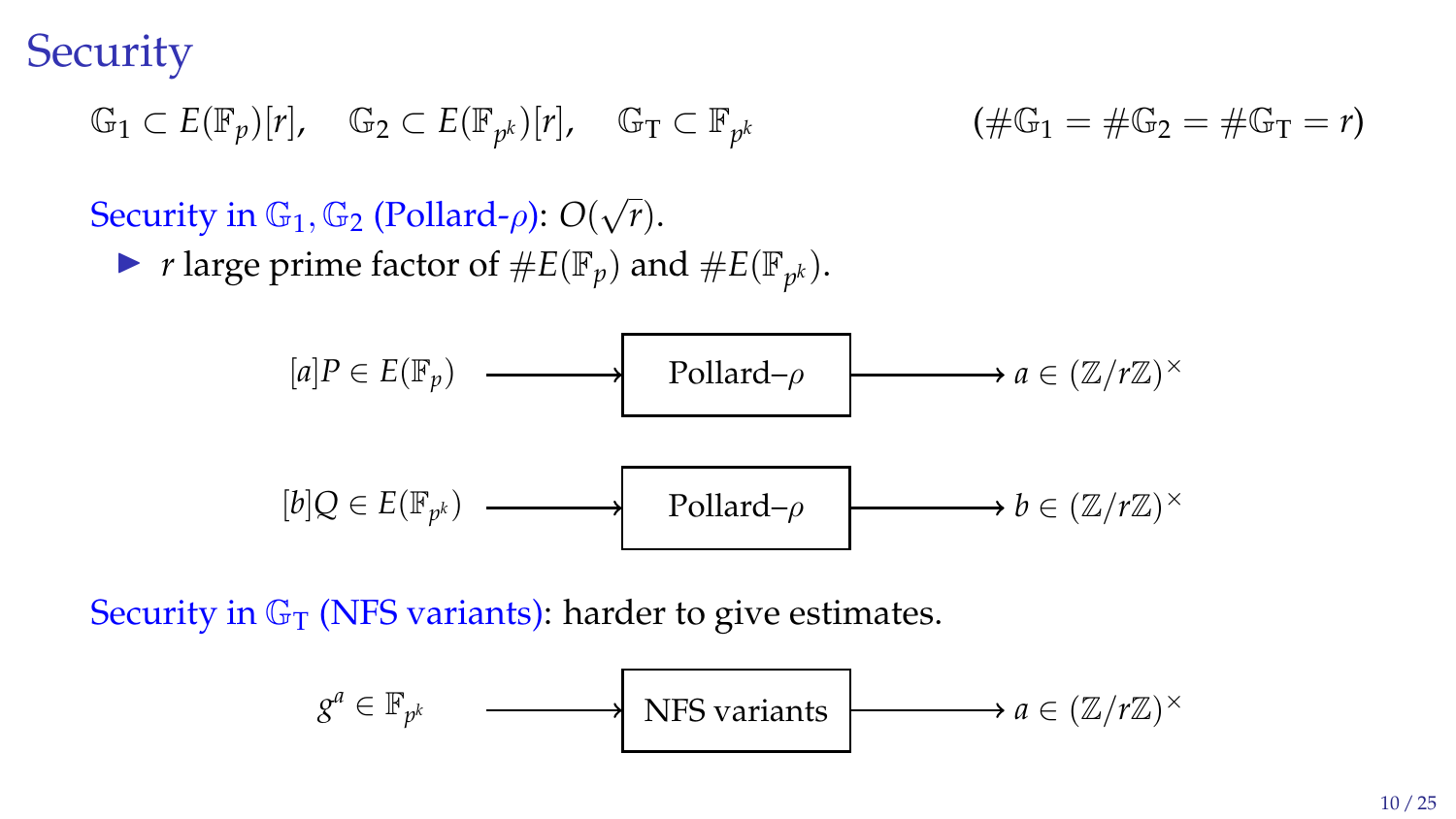# Security in target group

Asymptotic complexity of DLP in  $\mathbb{F}_{p^k}$ :

$$
L_{p^k}[c] = \exp\left[ (c + o(1)) \left( \ln p^k \right)^{1/3} \left( \ln \ln p^k \right)^{2/3} \right]
$$

For special primes *p* (e.g. Brezing–Weng curves):

- rime  $k$ :  $c = 1.923$ .
- $\triangleright$  composite *k*:  $c = 1.526$ , Kim–Barbulescu STNFS [\[KB16\]](#page-30-0) (dropped from 1.923).
- ▶ BN12–254 security in  $\mathbb{F}_{p^{12}}$ : 110–bits, BLS12–381 security in  $\mathbb{F}_{p^{12}}$ : 130–bits.
- $\blacktriangleright$  ...but asymptotic complexity is not accurate!

Better estimates for STNFS complexity:

1.  $SecLev(\mathbb{F}_{p^k}) \leftarrow \text{SIMULATORBD}(k, u, p(x))$  in [\[BD19\]](#page-26-1) (SageMath)

2.  $\textit{SecLev}(\mathbb{F}_{p^k}) \leftarrow \text{SIMULATORGMT}(k, u, p(x))$  in [\[GMT20\]](#page-28-1) (SageMath) <sup>1</sup>  $\Rightarrow$  sec. lev. BN12–254: 103–bits, sec. lev. BLS12–381: 126–bits.

 $1$ Available at: <https://gitlab.inria.fr/tnfs-alpha/alpha/tree/master/sage>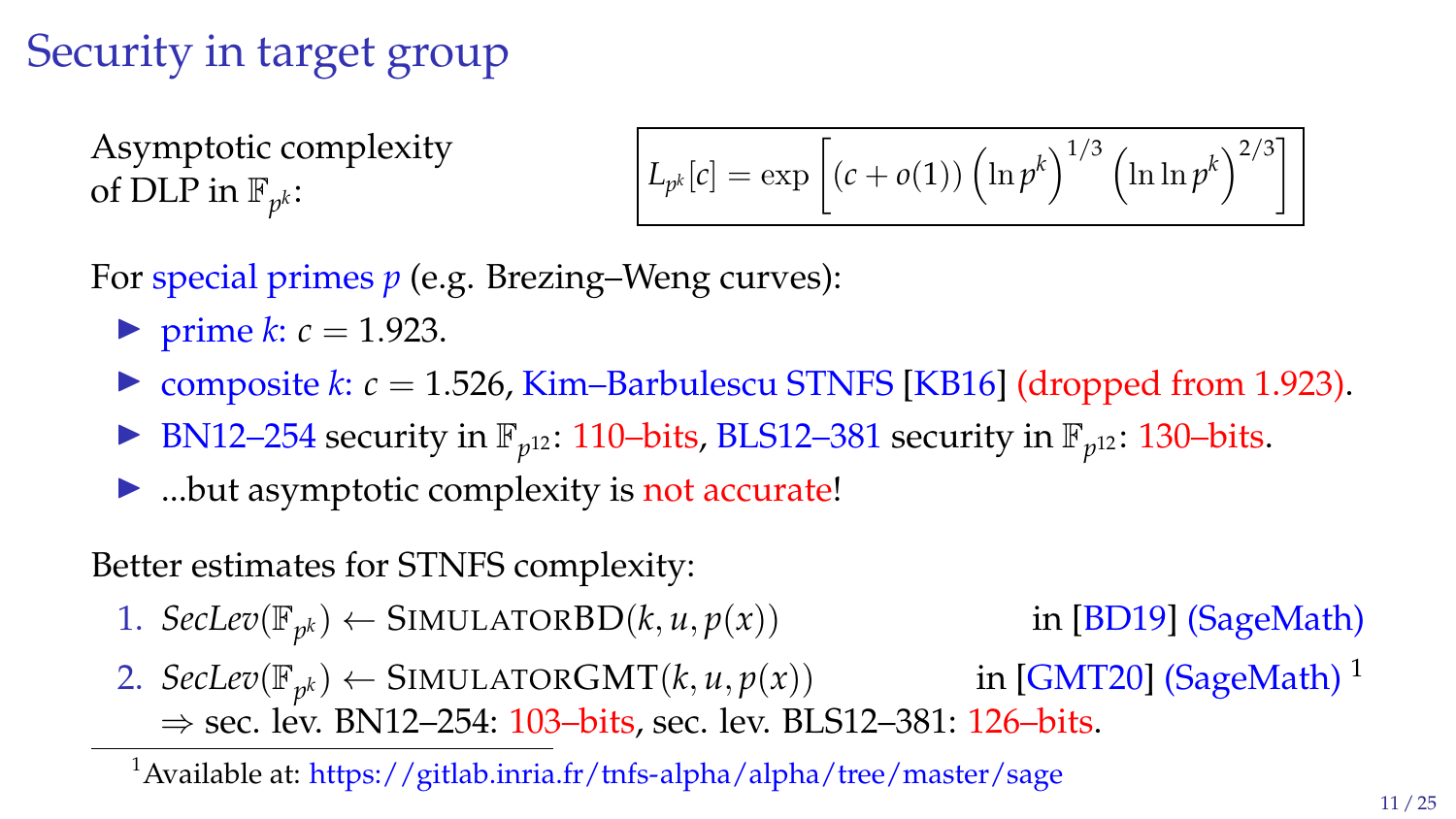# STNFS-Secure Curves

We need to update key sizes:

- 1. Barbulescu–Duquesne:
	- Increase BN12 and BLS12 parameters  $[BD19]$  until they are secure.
	- $\triangleright$  Barbulescu–El Mrabet–Ghammam: New key sizes for older curves [\[BEMG19\]](#page-26-2). Freeman–Scott–Teske (FST) curves [\[FST10\]](#page-28-0).
- 2. Guillevic–Masson–Thome´:
	- I Use Cocks–Pinch curves  $[GMT20]$  (examples for  $k = 5, 6, 7, 8$ ).
	- $\triangleright$  STNFS does not apply to non-special primes *p*.
	- $\blacktriangleright$  Less efficient examples.
	- $\triangleright$  Best example GMT8–544 curve for 128–bits security.
- 3. Fotiadis–Konstantinou:
	- $\blacktriangleright$  New Brezing–Weng families using  $L_{p^k}[c]$  [\[FK18,](#page-27-2) [FK19\]](#page-28-2).
	- $\blacktriangleright$  Fotiadis–Martindale:

Optimal members of Fotiadis–Konstantinou families [\[FM19\]](#page-28-3). Use SIMULATORBD to estimate security level in  $\mathbb{F}_{p^k}$ .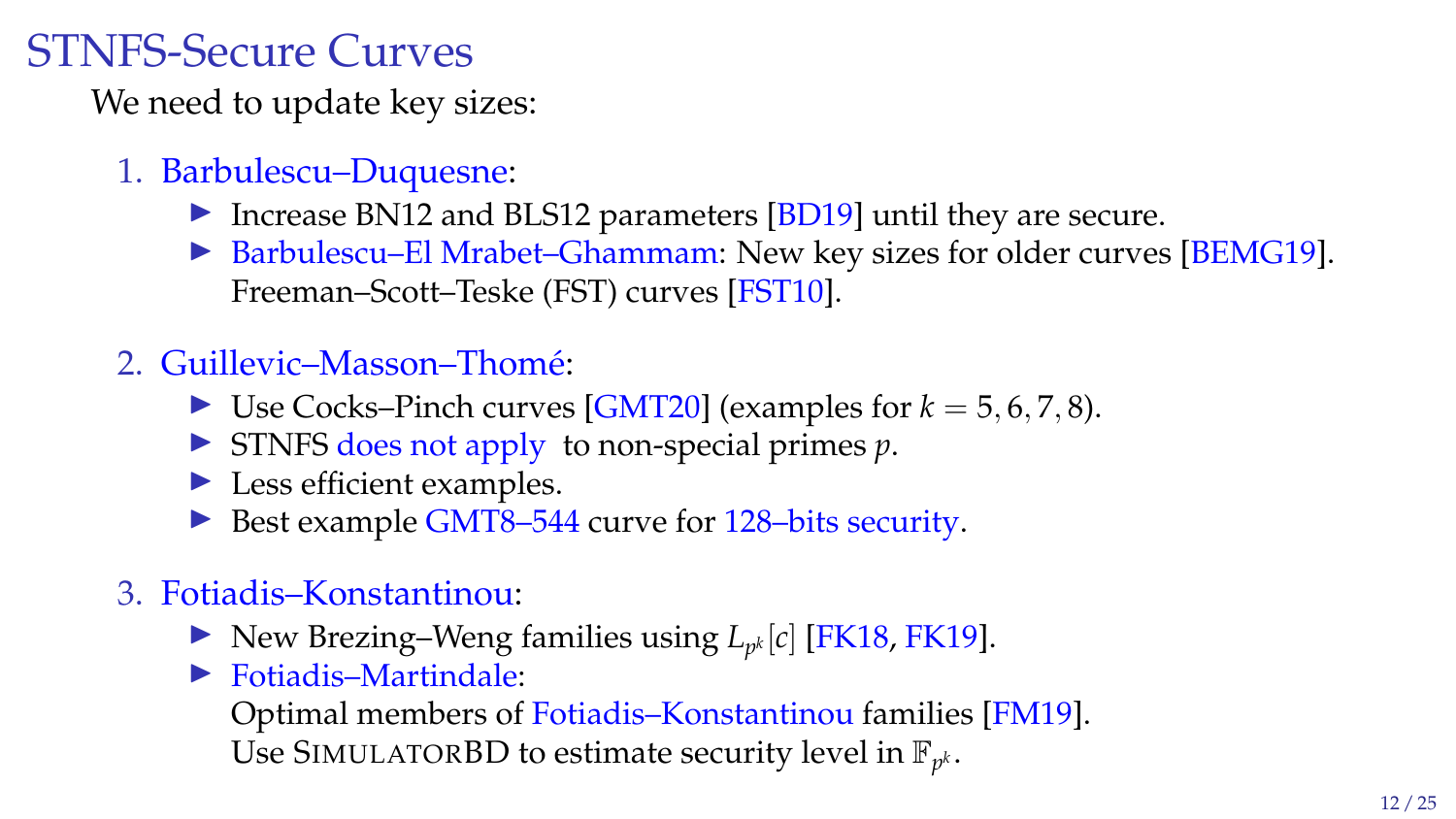#### New Brezing–Weng curves

Construction of Fotiadis–Konstantinou (FK12) family for  $k = 12, D = 3, \rho = 1.5$ :

$$
r(x) = 36x4 + 36x3 + 18x2 + 6x + 1
$$
 (BN12 polynomial)  

$$
t(x) = -6x2 + 1
$$

$$
p(x) = 1728x6 + 2160x5 + 1548x4 + 756x3 + 240x2 + 54x + 7
$$

Two optimal Fotiadis–Martindale examples:

| Curve           | seed u                               | $\log r$ |     | $\log p \mid k \log p$ | sec. in $\mathbb{F}_{n^{12}}$ <sup>2</sup> |           |
|-----------------|--------------------------------------|----------|-----|------------------------|--------------------------------------------|-----------|
| <b>FM12-398</b> | $-2^{64} - 2^{63} - 2^{11} - 2^{10}$ | 264      | 398 | 4776                   |                                            | 1.5       |
| FM12-446        | $-2^{72} - 2^{71} - 2^{36}$          | 296      | 446 | 5352                   | 133                                        | 15<br>⊥⊷∪ |

 $^2$ Security in  $\mathbb{F}_{p^{12}}$  using SIMULATORBD (better estimates with SIMULATORGMT).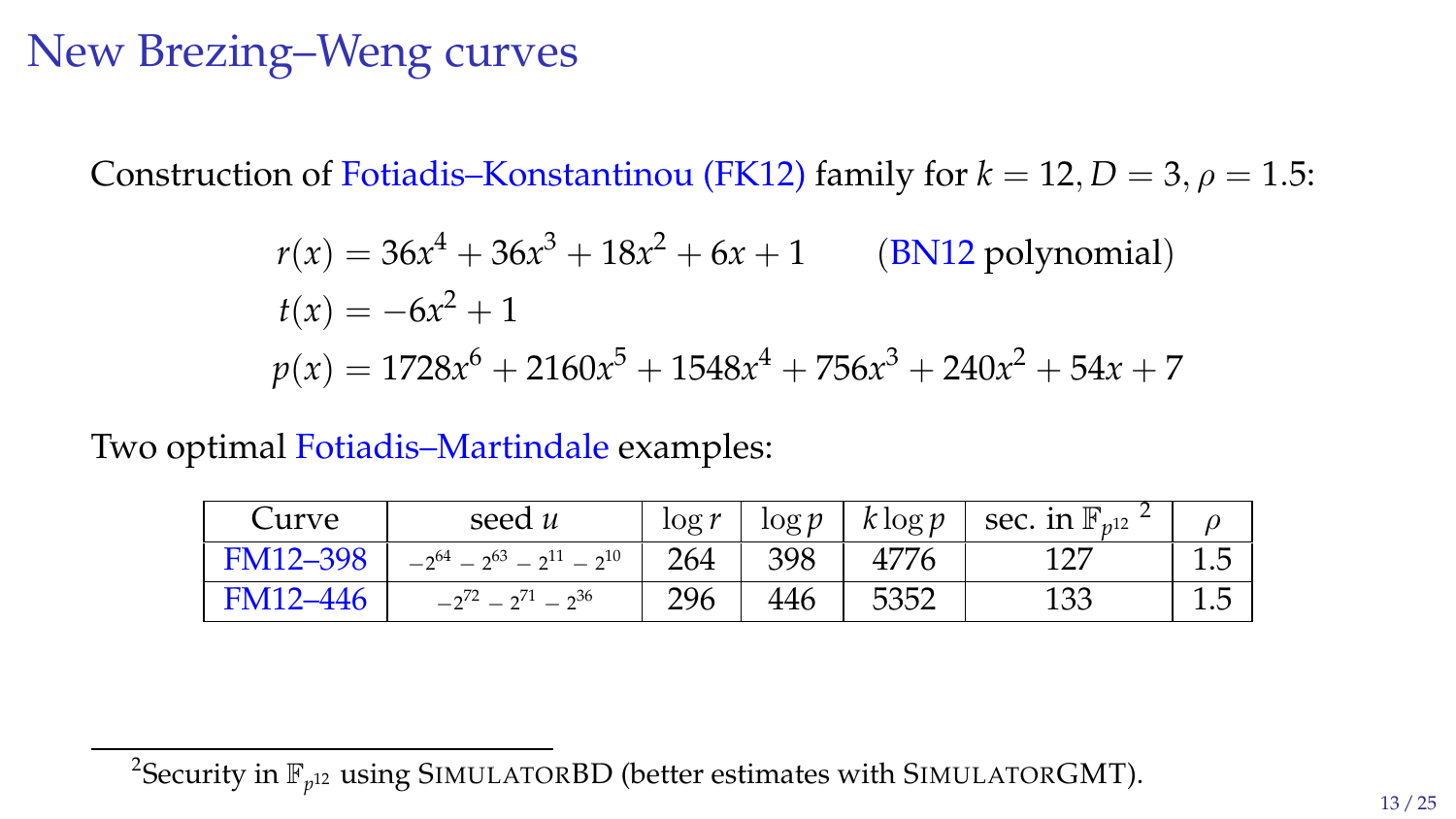# New Brezing–Weng curves

#### Fotiadis–Martindale curves at 128–bit security [\[FM19\]](#page-28-3)

| Label          | k                       | D                         | $\deg(r)$      | $\deg(p)$ | log(p) | $\overline{k \log(p)}$ | $\rho$         |
|----------------|-------------------------|---------------------------|----------------|-----------|--------|------------------------|----------------|
| 1              | $\overline{\mathbf{8}}$ | 1                         | $\overline{4}$ | 8         | 760    | 6080                   | $\overline{2}$ |
| $\overline{2}$ | 8                       | 1                         | 4              | 8         | 760    | 6080                   | $\overline{2}$ |
| 3              | 8                       | $\overline{2}$            | $\overline{4}$ | 8         | 768    | 6144                   | $\overline{2}$ |
| $\frac{4}{5}$  | 8                       | 3                         | 8              | 16        | 512    | 4906                   | $\overline{2}$ |
|                | 8                       | 1                         | $\overline{4}$ | 8         | 752    | 6016                   | $\overline{2}$ |
| 6              | 8                       | 1                         | 4              | 8         | 704    | 5632                   | $\overline{2}$ |
| 7              | 8                       | 1                         | $\overline{4}$ | 8         | 752    | 6016                   | $\overline{2}$ |
| 8              | 8                       | 1                         | $\overline{4}$ | 8         | 752    | 6016                   | $\overline{2}$ |
| 9              | 8                       | 1                         | 8              | 16        | 512    | 4096                   | $\overline{2}$ |
| 10             | 9                       | $\overline{\overline{3}}$ | $\overline{6}$ | 12        | 624    | 5616                   | $\overline{2}$ |
| 11             | 9                       | 3                         | 6              | 12        | 516    | 4644                   | $\overline{2}$ |
| 12             | 9                       | 3                         | 6              | 12        | 512    | 4608                   | $\overline{2}$ |
| 13             | 10                      | ī                         | 8              | 14        | 448    | 4480                   | 1.75           |
| 14             | 10                      | 5                         | 8              | 14        | 448    | 4480                   | 1.75           |
| 15             | 10                      | 15                        | 8              | 14        | 448    | 4480                   | 1.75           |
| 16             | 10                      | $\mathbf{1}$              | 8              | 14        | 448    | 4480                   | 1.75           |
| 17             | 12                      | 3                         | 4              | 6         | 384    | 4608                   | 1.5            |
| 18             | 12                      | 2                         | 8              | 14        | 448    | 5376                   | 1.75           |
| 19             | 12                      | 3                         | 4              | 6         | 444    | 5328                   | 1.5            |
| 20             | 12                      | 3                         | $\overline{4}$ | 6         | 480    | 5760                   | 1.5            |
|                |                         |                           |                |           |        |                        |                |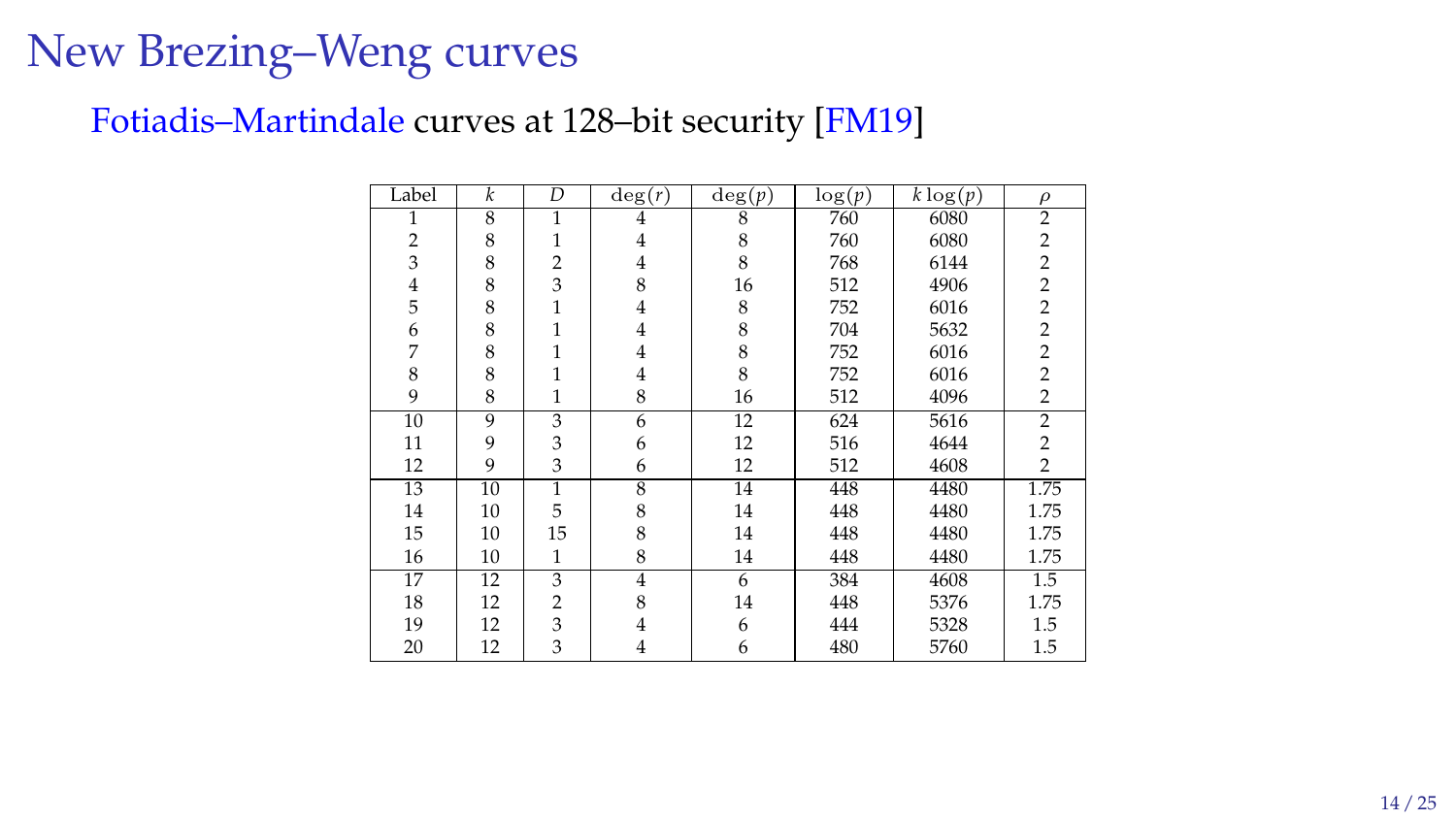# Pairing computation: Tate pairing

**Algorithm 1:**  $\text{TATEPAIRING}(P \in E(\mathbb{F}_p)[r], Q \in E(\mathbb{F}_{p^k})[r], r = (1, r_{n-1}, \ldots, r_1, r_0)_2$ 

1:  $f \leftarrow 1$ ;  $R \leftarrow P$  //Miller loop: steps 2–5 2: **for**  $i = \lfloor \log_2(r) \rfloor - 1, \ldots, 0$  **do** 3:  $(R, f) \leftarrow \text{DBLSTEP}(R, P, Q, f)$ 4: **if**  $r_i = 1$  **then** 5:  $(R, f) \leftarrow \text{ADDSTEP}(R, P, Q, f)$ 6:  $f \leftarrow \text{FINALEXP}(f)$ 7: **return** *f*

//*f* to exponent  $(p^k - 1)/r$ 

 $DBLSTEP(R, P, Q, f)$ 1:  $R \leftarrow [2]R$ 2:  $h_{R,R}(O) = l_{R,R}(O)/v_R(O)$ 3:  $f \leftarrow f^2 \cdot h_{R,R}(Q)$ 

ADDSTEP(*R*, *P*, *Q*, *f*) 1:  $R \leftarrow R + P$ 2:  $h_{R} p(O) = l_{R} p(O)/v_{R}(O)$  $3: f \leftarrow f \cdot h_{R,P}(Q)$ 

$$
\mathbf{C}_{\text{Tate}} = \underbrace{(\log_2(r)-1)\mathbf{C}_{\text{DBLSTEP}} + (h_\text{wt}(r)-1)\mathbf{C}_{\text{ADDSTEP}}}_{\text{Miller loop}} + \mathbf{C}_{\text{FINALEXPO}}
$$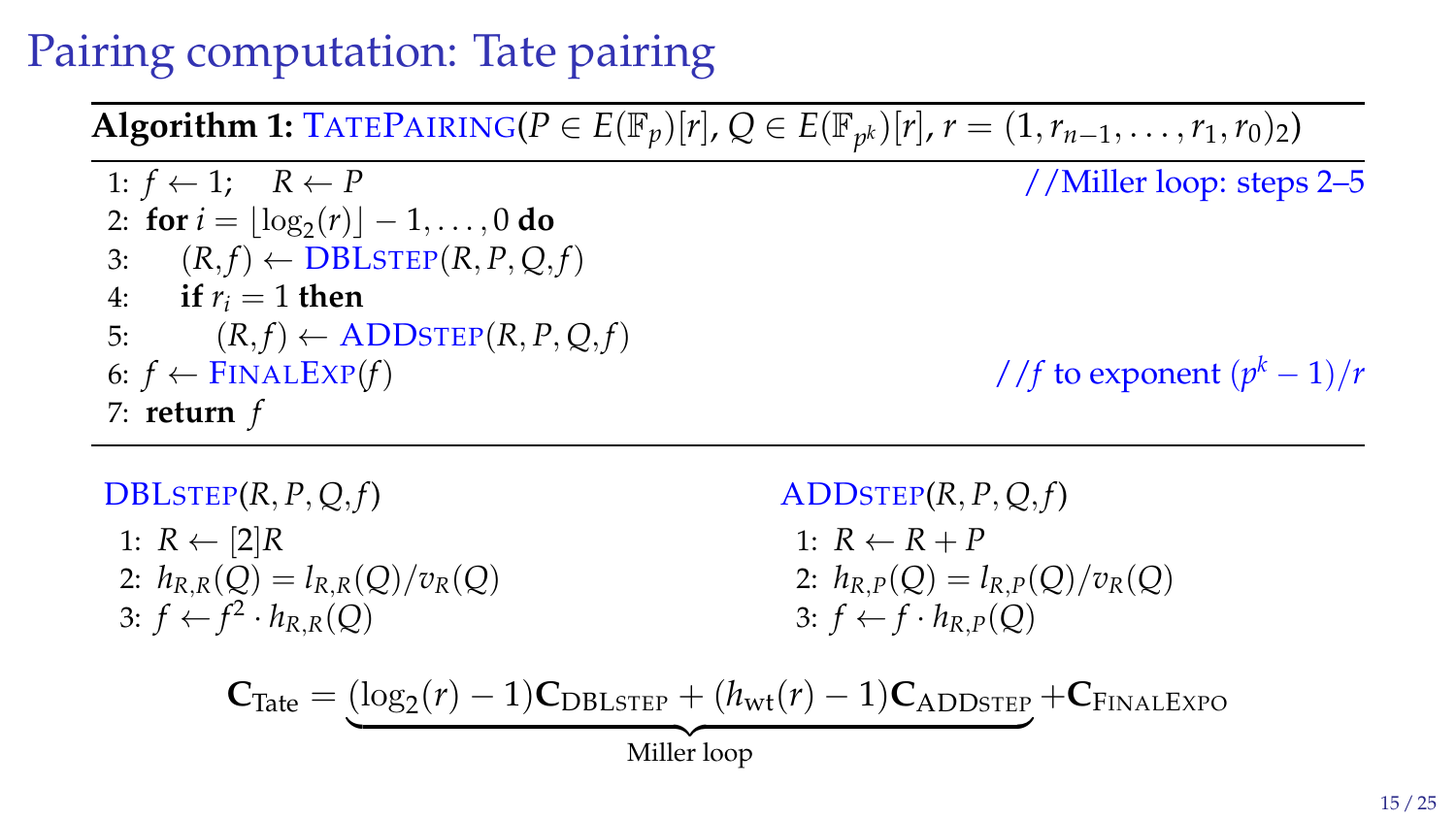# Pairing computation: Improving efficiency

Reduce iterations in Miller's loop:

- ▶ Optimal ate pairing [\[Ver09\]](#page-30-1):  $\log_2(r)/\varphi(k)$  iterations instead of  $\log_2(r)$ .
- ▶ Vercauteren:  $\log_2(r)/\varphi(k)$  the shortest loop we can have (conjecture).

Optimal ate is a type III pairing:  $\mathbb{G}_2 \times \mathbb{G}_1 \to \mathbb{G}_T$ 

- ▶ High degree twists to reduce complexity in DBLSTEP & ADDSTEP.
- $\blacktriangleright$  Most operations in  $\mathbb{F}_{p^{k/δ}}$ , where  $\delta \mid k$  s.t. *E*<sup>*t*</sup> degree  $\delta$  twist of *E*.
- $\triangleright$  Point in Jacobian coordinates as in [\[GMT20\]](#page-28-1):

Jacobian coordinates  $\rightarrow$  affine coordinates  $(X, Y, Z, Z^2) \rightarrow (X/Z^2, Y/Z^3)$ 

Most efficient examples today use the optimal ate pairing.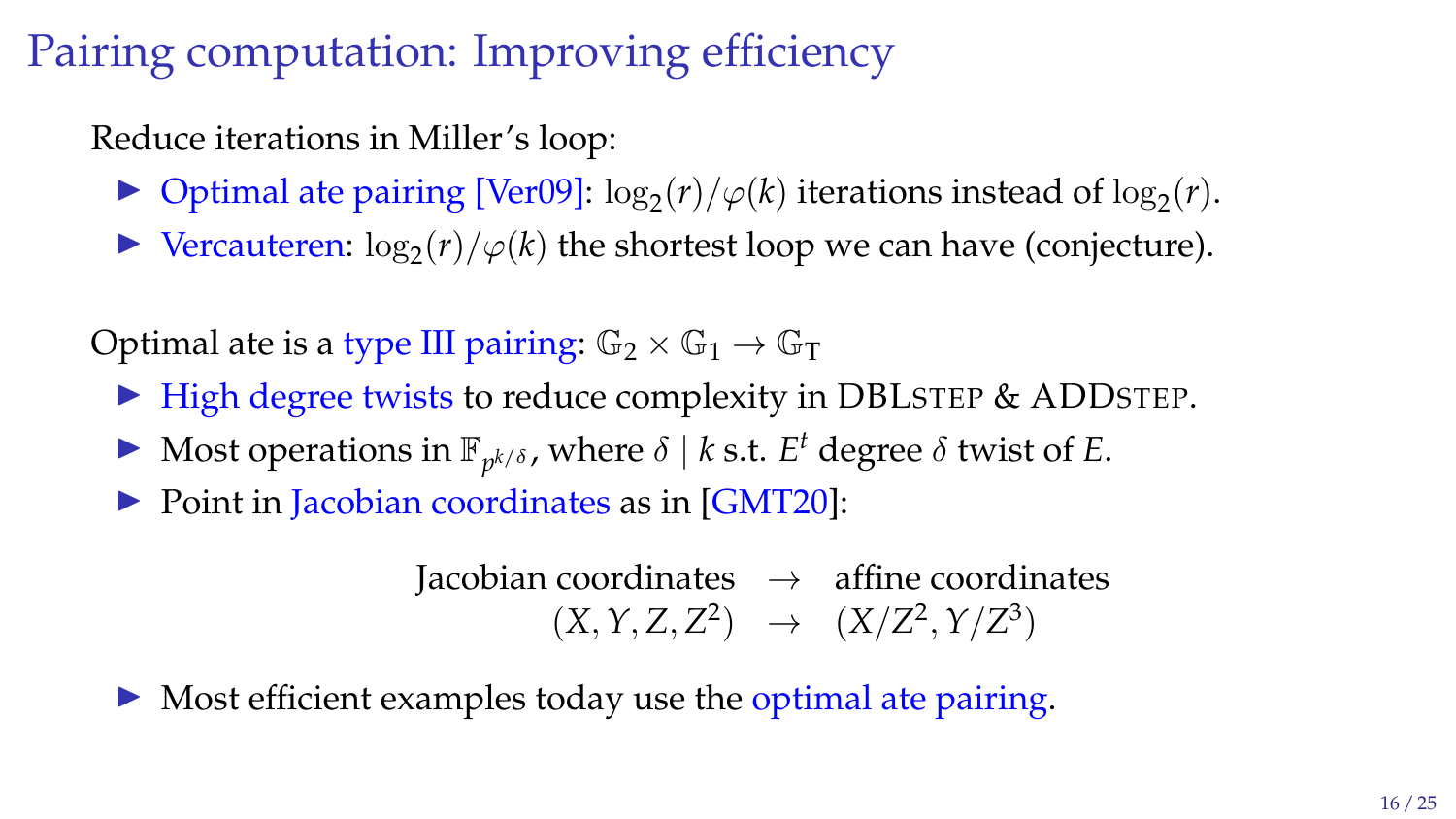Pairing computation: Improving efficiency

Improve the final exponentiation:

**►** Split exponent  $(p<sup>k</sup> - 1)/r$  into "easy part" and "hard part".



- $\triangleright$  See e.g. Aranha et al. [\[AFCK](#page-26-3)<sup>+</sup>12] for details, or Scott et al. [\[SBC](#page-30-2)<sup>+</sup>09].
- In the case of Brezing–Weng curves: Hard part:  $\deg(p) - 1$  exponentiations of size  $\approx (\log_2(r)/\varphi(k)).$
- In Larger *k* implies larger  $\deg(p)$ , hence more expensive final exponentiation.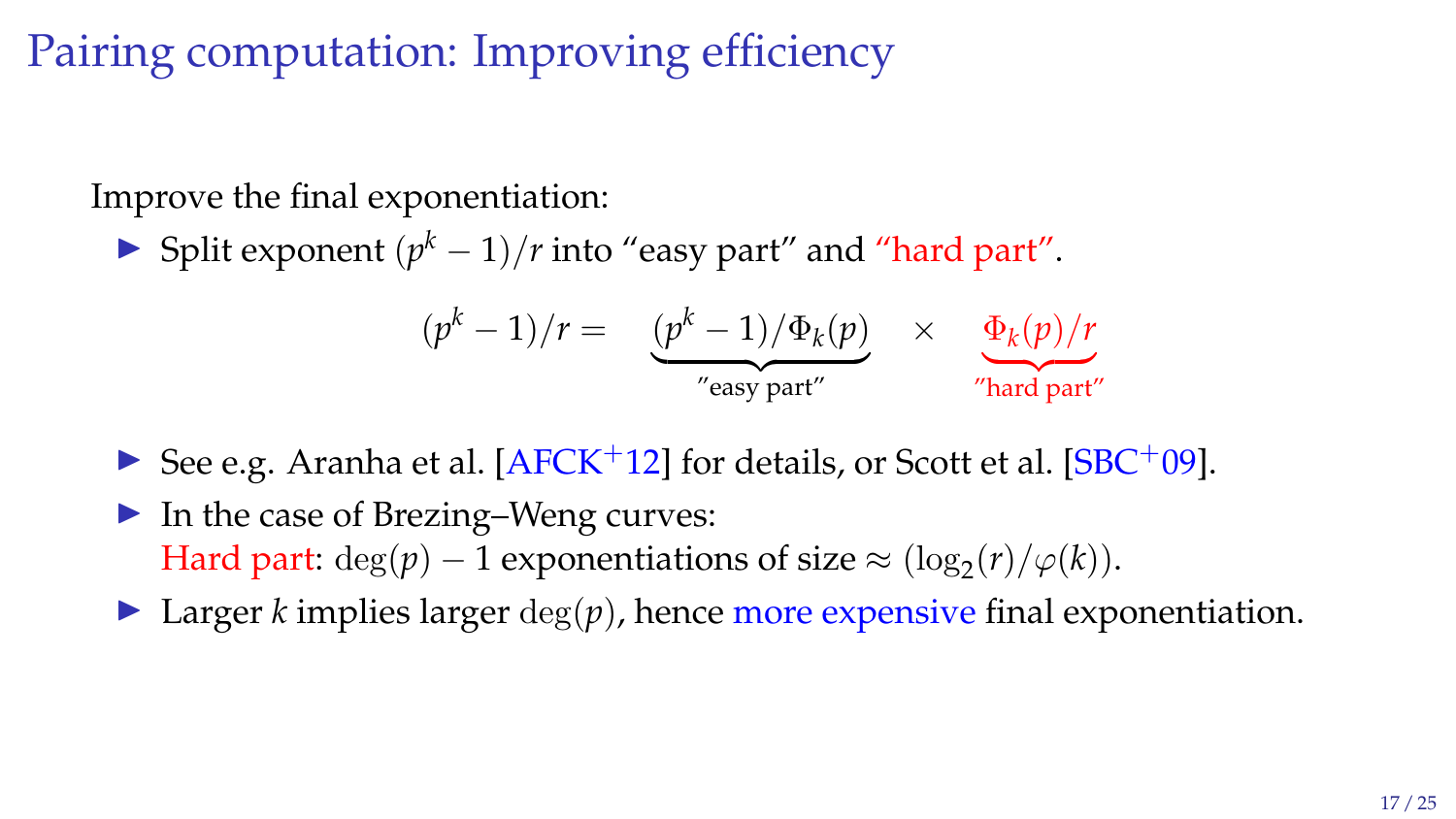#### Optimal ate pairings in practice

For seed *u* s.t.  $(p, t, r) = (p(u), t(u), r(u))$  and  $\log_2(u) \approx \log_2(r)/\varphi(k)$ :

 $\triangleright$  BLS12 curves:

$$
C_{\text{OptAte}} = \underbrace{(\log_2(u) - 1)C_{\text{DBLSTEP}} + (h_{\text{wt}}(u) - 1)C_{\text{ADDSTEP}}}_{\text{Miller loop}} + C_{\text{FINALEXPO}}
$$

Require minimum  $\log_2(u)$  and  $h_{\rm wt}(u)$ .

 $\blacktriangleright$  FM12 curves for  $T = 6u + 2$ :

$$
C_{OptAte} = \underbrace{(\log_2(T) - 1)C_{DBLSTEP} + (h_{wt}(T) - 1)C_{ADDSTEP}}_{Miller loop} + C_{ENTRAMULT}
$$
  
 
$$
+ C_{FINALEXPO}
$$

Require minimum  $\log_2(T)$ ,  $h_{wt}(T)$  and minimum  $\log_2(u)$ ,  $h_{wt}(u)$ .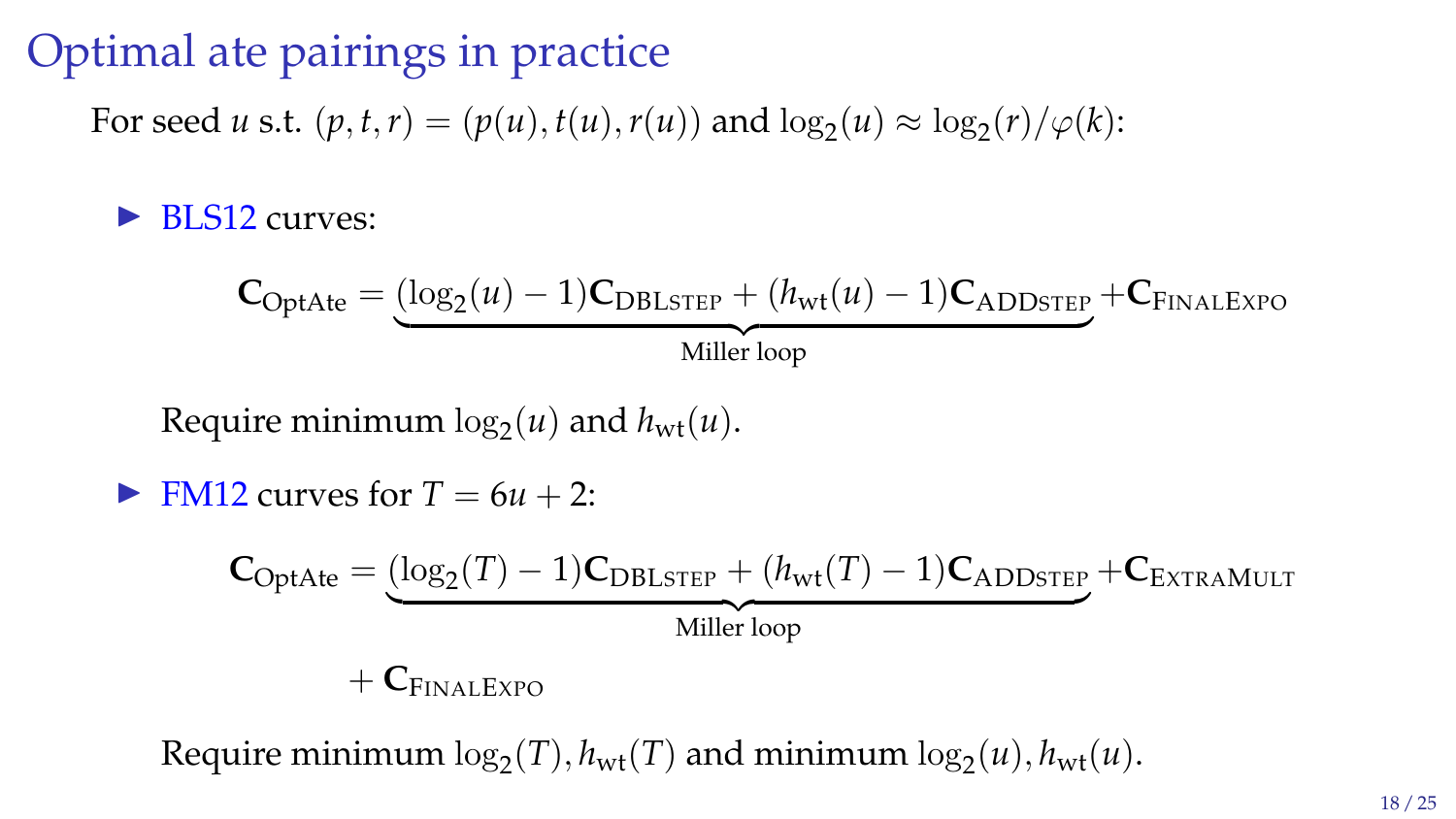STNFS–Secure pairings at 128–bit security [\[Gui20,](#page-29-1) PKC'2020]

|                  |          |          |            | sec.               |               | Miller | Final  | time         |
|------------------|----------|----------|------------|--------------------|---------------|--------|--------|--------------|
| Curve            | $\log p$ | $\log r$ | $\log p^k$ | $\mathbb{F}_{p^k}$ | $\mathcal{D}$ | loop   | exp.   | $\rm (ms)^3$ |
| GMT <sub>6</sub> | 672      | 256      | 4028       | 128                | 2.625         | 4601m  | 3871m  | 1.53         |
| GMT8             | 544      | 256      | 4349       | 131                | 2.125         | 4502m  | 7056m  | 1.49         |
| <b>BN12</b>      | 446      | 446      | 5376       | 132                | 1             | 11620m | 5349m  | 1.44         |
| <b>BLS12</b>     | 446      | 299      | 5376       | 132                | 1.5           | 7805m  | 7723m  | 1.32         |
| <b>FM12</b>      | 446      | 296      | 5352       | 136                | 1.5           | 7853m  | 8002m  | 1.35         |
| KSS16            | 339      | 256      | 5424       | 140                | 1.32          | 7691m  | 18235m | 1.69         |
| <b>BN12</b>      | 254      | 254      | 3048       | 103                | 1             | 6820m  | 3585m  | 0.33         |

A. Guillevic [\(https://members.loria.fr/AGuillevic/pairing-friendly-curves/\)](https://members.loria.fr/AGuillevic/pairing-friendly-curves/):

*"For efficient non–conservative pairings, choose BLS12-381 (or any other BLS12 curve or Fotiadis-Martindale curve of roughly 384 bits), for conservative but still efficient, choose a BLS12 or a Fotiadis-Martindale curve of 440 to 448 bits."*

<sup>&</sup>lt;sup>3</sup> Aranha's Relic library: time for one  $\mathbb{F}_p$ -mult. (**m**) based on number of 64-bit words of *p* [\(https://github.com/relic-toolkit/relic\)](https://github.com/relic-toolkit/relic).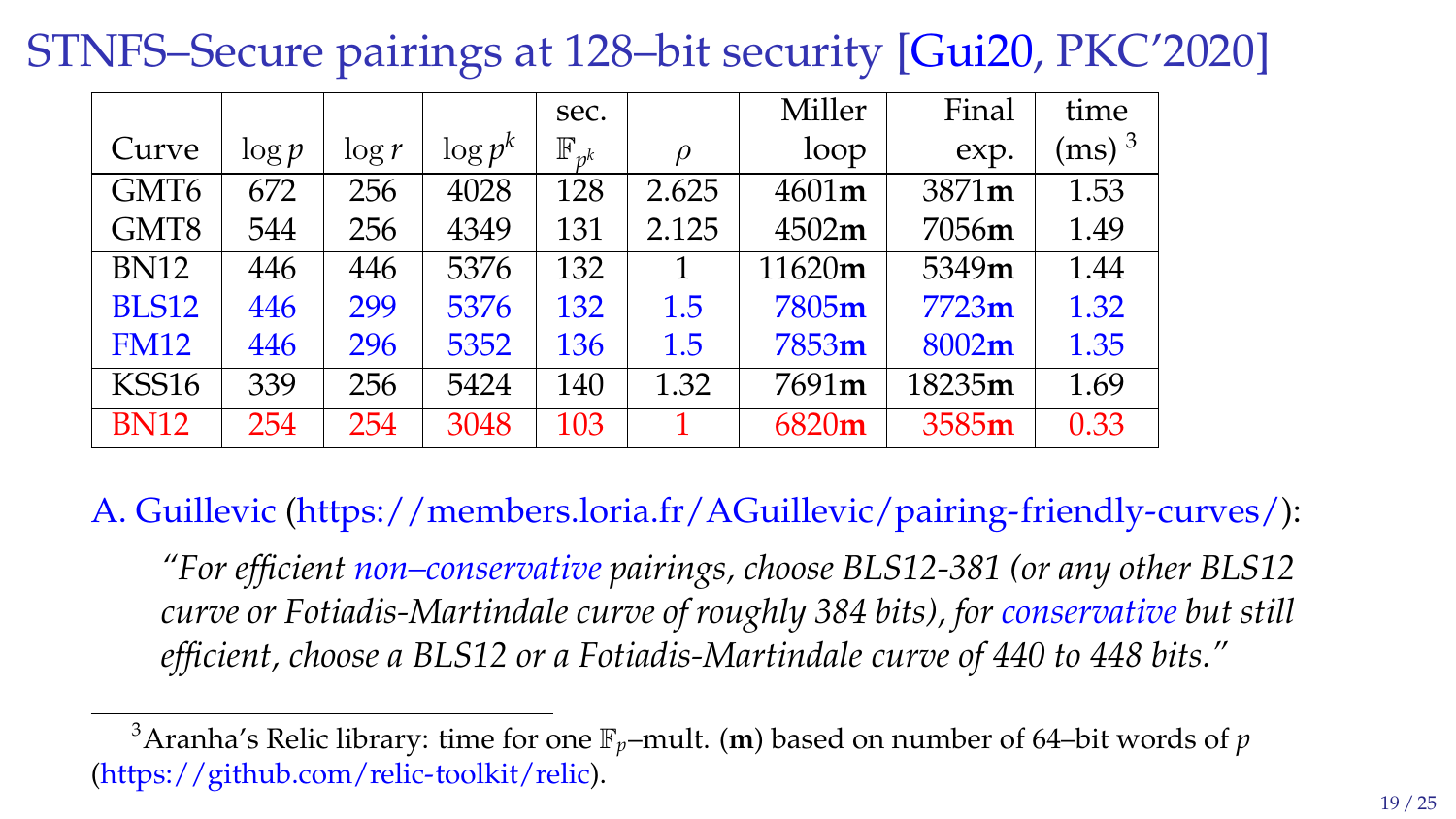#### STNFS–Secure pairings at 128–bit security (Non–Conservative)

|              |                                                        |          |          |            |        | Miller | Final | time |
|--------------|--------------------------------------------------------|----------|----------|------------|--------|--------|-------|------|
| Curve        | seed $u$                                               | $\log p$ | $\log r$ | $\log p^k$ | $\rho$ | loop   | exp.  | (ms) |
| <b>BN12</b>  | $-2^{62} - 2^{55} - 1$                                 | 254      | 254      | 3048       |        | 6820m  | 3585m | 0.33 |
| <b>BLS12</b> | $-2^{63} - 2^{62} - 2^{60} - 2^{57} - 2^{48} - 2^{16}$ | 381      | 254      | 4572       | 1.5    | 6625m  | 6673m | 0.86 |
| <b>FM12</b>  | $-2^{61} - 2^{60} - 2^{28} - 1$                        | 381      | 252      | 4572       | 1.5    | 6863m  | 7732m | 0.95 |
| <b>FM12</b>  | $-2^{62} + 2^{56} + 2^2 + 1$                           | 383      | 254      | 4596       | 1.5    | 6962m  | 7732m | 0.96 |
| <b>FM12</b>  | $-2^{63} - 2^{14} - 2^{12}$                            | 389      | 258      | 4668       | 1.5    | 7061m  | 7462m | 1.23 |
| <b>FM12</b>  | $-2^{64} - 2^{63} - 2^{11} - 2^{10}$                   | 398      | 265      | 4776       | 1.5    | 7061m  | 7912m | 1.27 |

Discussion:

- $\triangleright$  BLS12–381 and FM12–381 seem to be acceptable options.
- In Moving to BLS12–446 or FM12–446 implies less efficient protocols.
- Security levels in  $\mathbb{F}_{p^k}$  depend on further improvements of (S)TNFS variants.
- In FM12 curves need more study.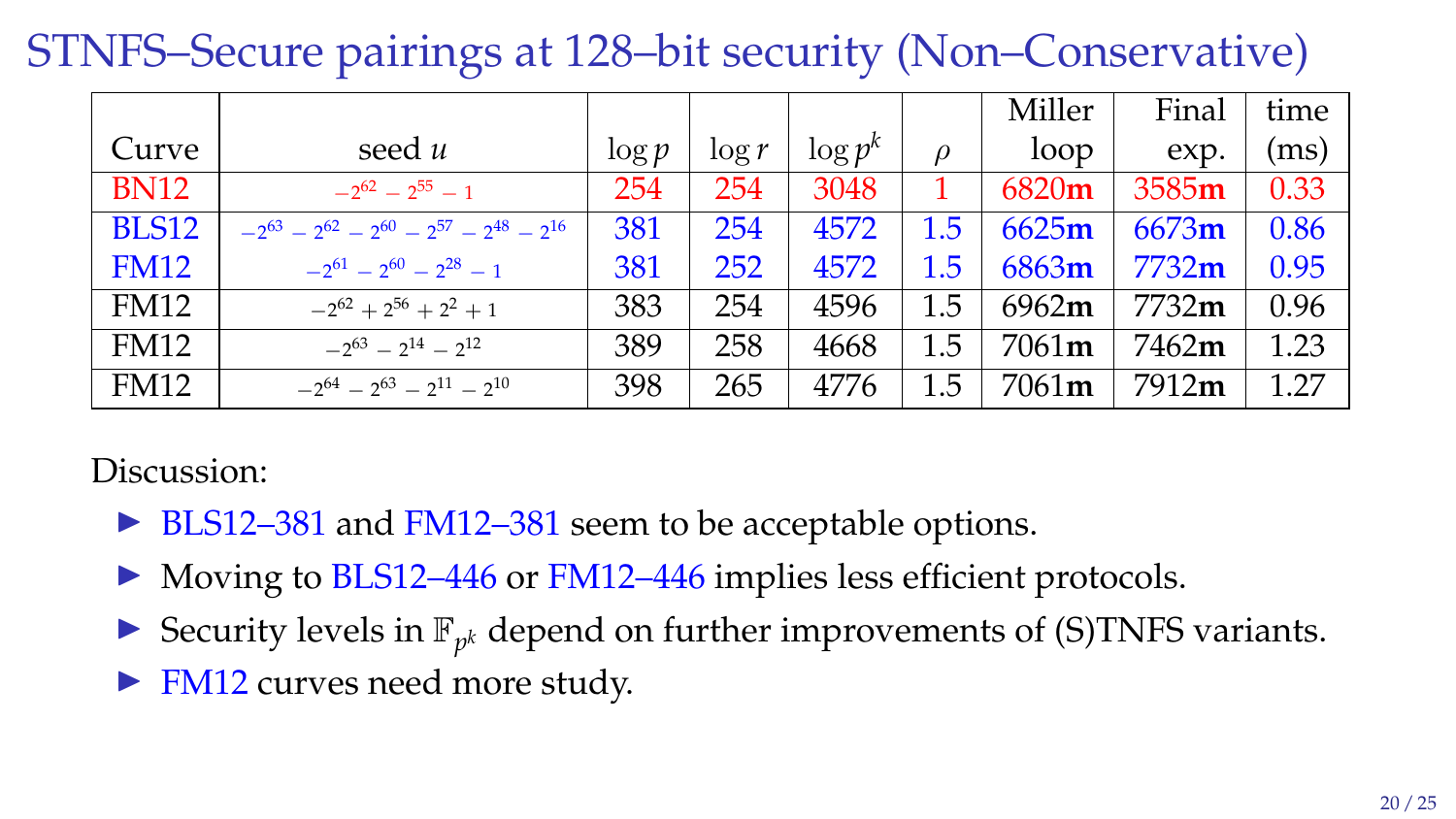#### Pairings at 192–bit security

Two main approaches:

1. Use BN12 or BLS12 with adjusted parameters. Guillevic–Singh [\[GS19\]](#page-29-2):

| Curve        | $\log_2(p)$ | $\log_2(p^k)$ |
|--------------|-------------|---------------|
| <b>BN12</b>  | 1022        | 12264         |
| <b>BLS12</b> | 1150        | 13800         |
| <b>FM12</b>  | 1150        | 13800         |

2. Increase the embedding degree *k*.

Known examples: KSS16–766, KSS18–638, BLS24–512 New families reported in [\[FK19\]](#page-28-2) and new curves in [\[FM19\]](#page-28-3):

| Label |    | D | $\deg(r)$ | $\deg(p)$ | log(p) | $k \log(p)$ |     |
|-------|----|---|-----------|-----------|--------|-------------|-----|
| 21    | 15 | 3 | o         | 16        | 784    | 11760       |     |
| 22    | 15 | 3 |           | 16        | 768    | 11520       |     |
| 23    | 16 |   | 8         | 16        | 768    | 12288       | ◠   |
| 24    | 16 |   |           | 16        | 768    | 12288       |     |
| 25    | 18 | 3 | h         | 12        | 792    | 14256       | 2   |
| 26    | 18 | 3 |           | 12        | 768    | 13824       |     |
| 27    | 20 |   |           | 12        | 648    | 12960       | 1.5 |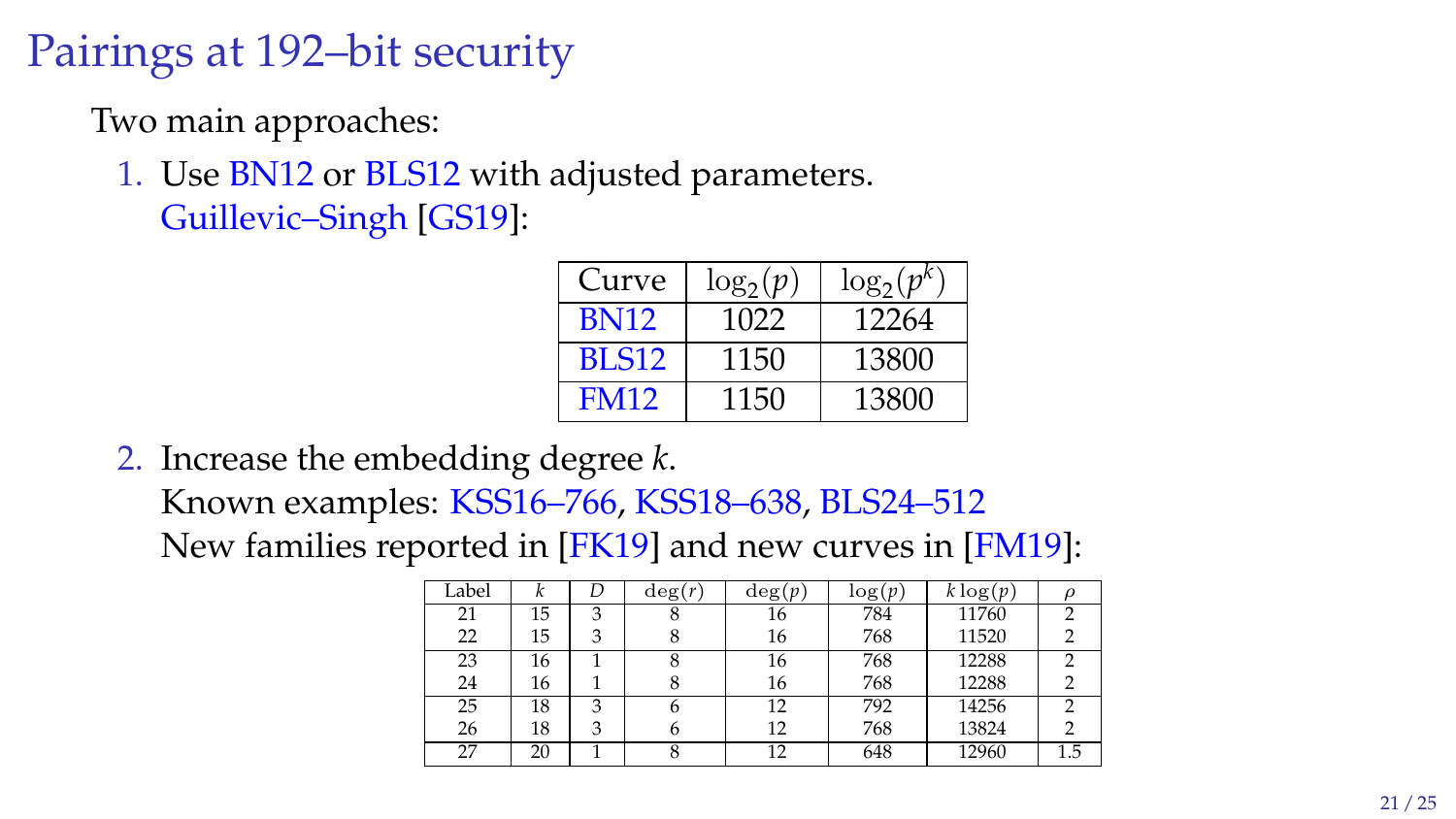#### Two Fotiadis–Konstantinou families Fotiadis–Konstantinou (FK16) family for  $k = 16$ ,  $D = 1$ ,  $\rho = 2$ :

$$
r(x) = \Phi_{16}(x) = x^8 + 1
$$
  
\n
$$
t(x) = x^8 + x + 2
$$
  
\n
$$
p(x) = (x^{16} + x^{10} + 5x^8 + x^2 + 4x + 4)/4
$$

Fotiadis–Konstantinou (FK18) family for  $k = 18$ ,  $D = 3$ ,  $\rho = 2$ :

$$
r(x) = \Phi_{18}(x) = x^6 - x^3 + 1
$$
  
\n
$$
t(x) = x^6 - x^4 - x^3 + 2
$$
  
\n
$$
p(x) = (3x^{12} - 3x^9 + x^8 - 2x^7 + 7x^6 - x^5 - x^4 - 4x^3 + x^2 - 2x + 4)/3
$$

Fotiadis–Martindale: Two curve examples [\[FM19\]](#page-28-3)

- FM16–766 with seed  $u = 2^{48} + 2^{28} + 2^{26}$ .
- FM18–768 with seed  $u = -2^{64} 2^{35} + 2^{11} 1$ .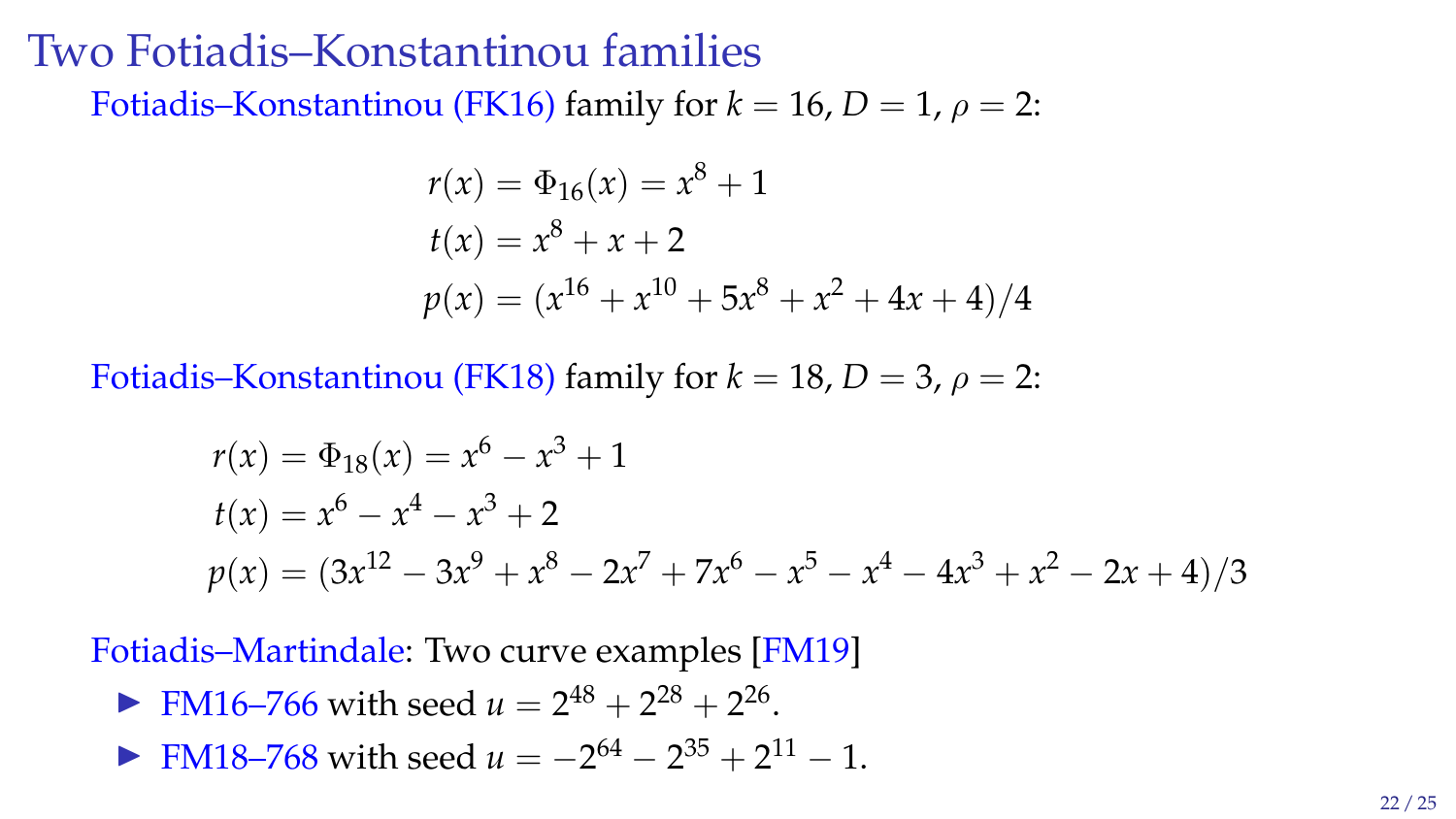Pairings at 192–bit security

|              |          |          |            |       | Miller | Final  |        |
|--------------|----------|----------|------------|-------|--------|--------|--------|
| Curve        | $\log p$ | $\log r$ | $\log p^k$ |       | loop   | exp.   | Total  |
| <b>BN12</b>  | 1022     | 1022     | 12264      | 1.000 | 25760m | 10533m | 36293m |
| BLS12        | 1150     | 768      | 13800      | 1.497 | 19425m | 14353m | 33778m |
| KSS16        | 766      | 605      | 12255      | 1.266 | 16944m | 32896m | 49840m |
| <b>FM16</b>  | 766      | 384      | 12255      | 1.995 | 10331m | 28981m | 39312m |
| <b>KSS18</b> | 638      | 474      | 11477      | 1.346 | 16408m | 25816m | 42224m |
| <b>FM18</b>  | 768      | 384      | 13824      | 2.000 | 13412m | 24896m | 38308m |

For larger *k*:

- $\blacktriangleright$  More expensive final exponentiation.
- I Shorter Miller loops + smaller prime *p*.
- I FM16–766 & FM18–768 faster than KSS16–766.
- The best example for 192–bit security seems to be KSS18–638 (smaller *p*).
- Is there a family with  $k = 18$  and  $\rho = 1.667$ ?
- Interested to see how BLS24–512 compares to the above.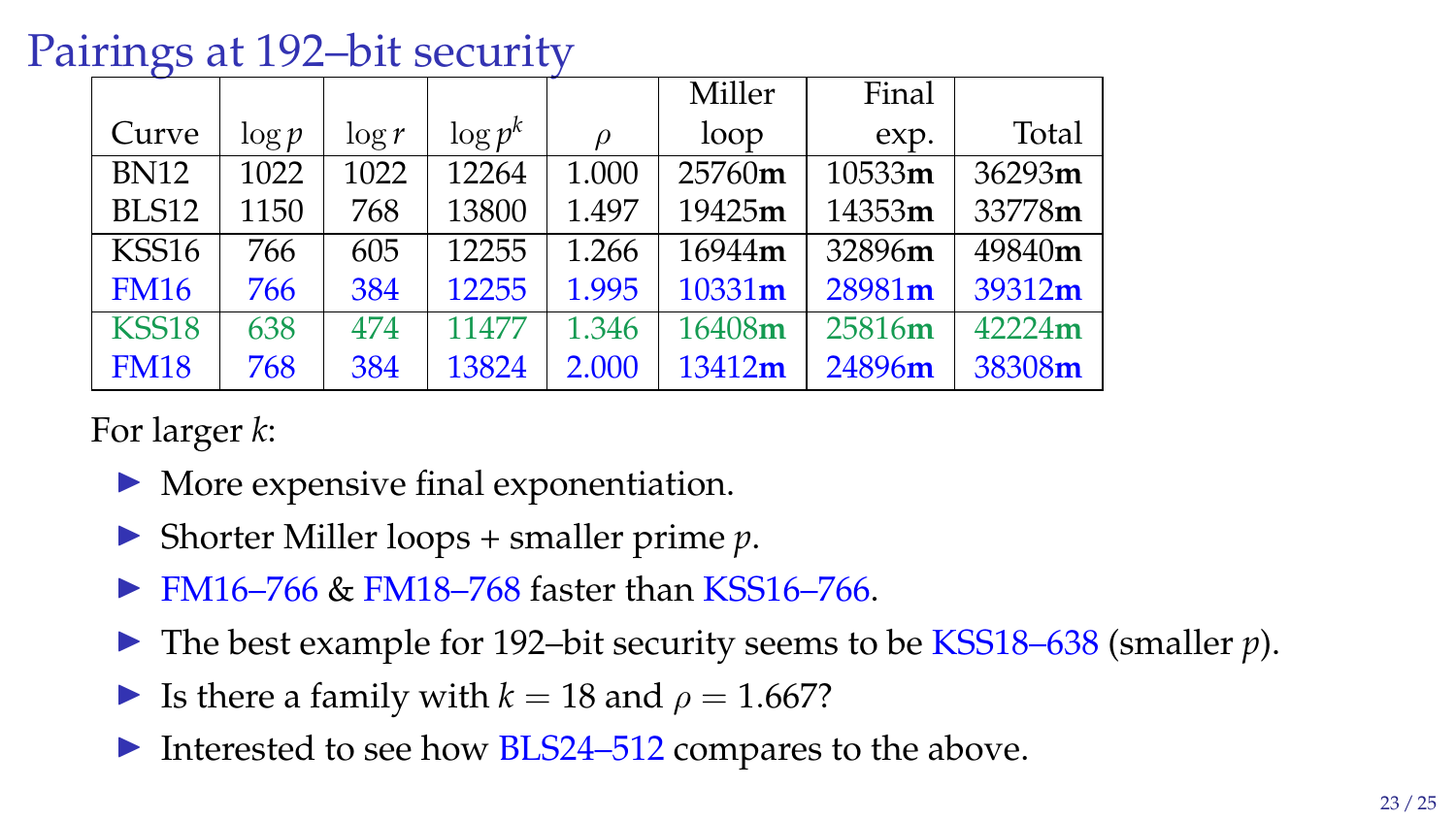# Measuring Optimal Curves

Condition  $\rho = 1$  may not be sufficient for security & efficiency:

- ▶ Sometimes it is necessary to increase *p* without affecting *r*.  $\Rightarrow$  hence larger  $\rho$  might be better for specific *k*.
- $\triangleright$  e.g.  $k = 12$ : BLS12–446 and FM12–446 more efficient than BN12–446.
- $\blacktriangleright$  e.g.  $k = 16$ : FM16–766 more efficient than KSS16–766.

Additionally define the  $\tau$ -value:  $\tau = \log(\sqrt{r})/n$ :

- $\blacktriangleright$  *n*: the estimated security level in  $\mathbb{F}_{p^k}$  (*n* = SIMULATORGMT(*k*, *u*, *p*(*x*))).
- $\triangleright \tau = 1 \Rightarrow$  the security level in  $\mathbb{G}_1, \mathbb{G}_2, \mathbb{G}_T$  is the same.

| Curve         | BN12-446 BLS12-446 FM12-446 |  |
|---------------|-----------------------------|--|
| $\tau$ -value |                             |  |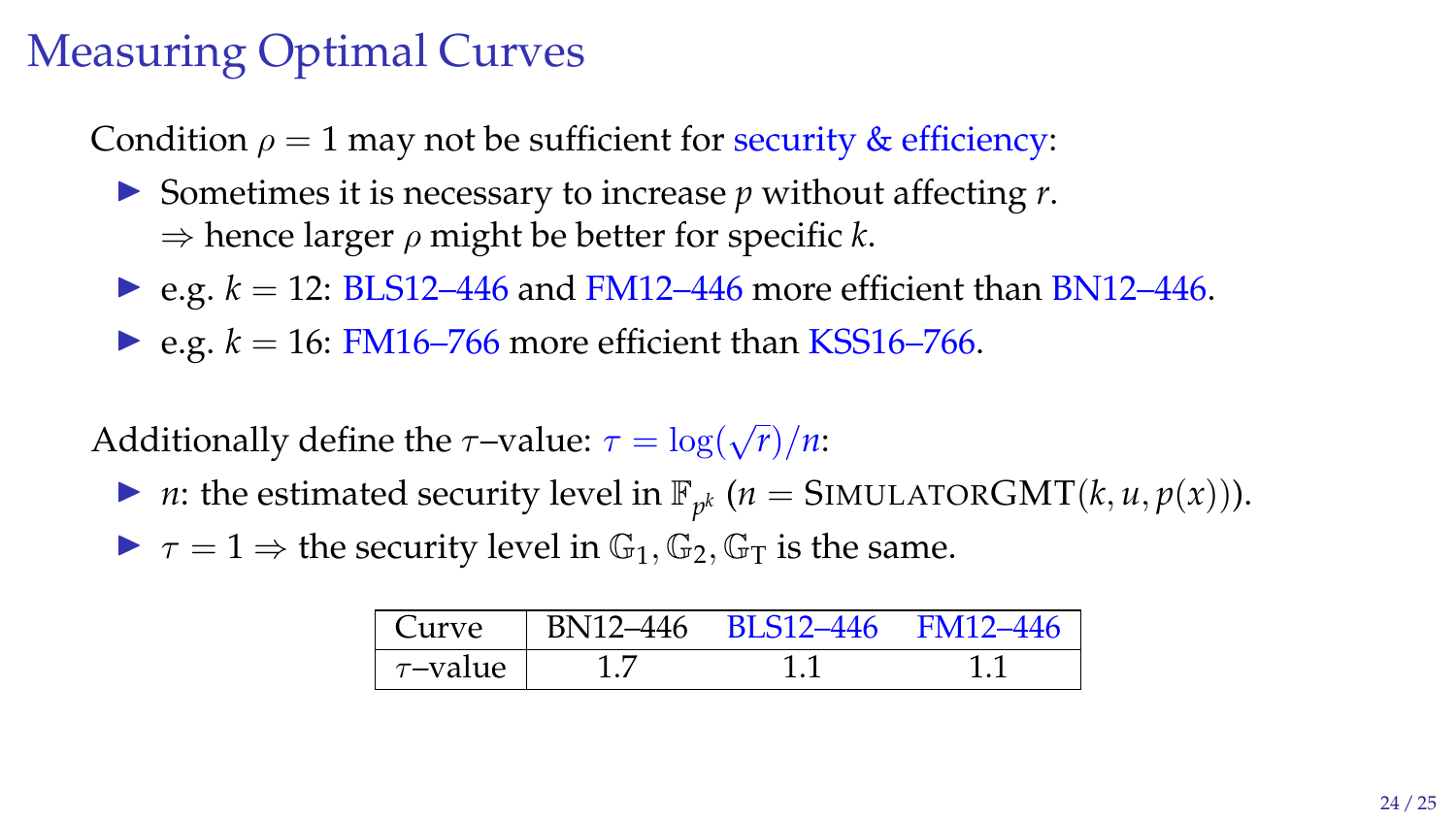#### Conclusion & Future Work

Pairing-friendly curves with prime embedding degree:

- $\triangleright$  e.g. [\[GMT20\]](#page-28-1) for *k* = 5,7: best example GMT7–512 (≈ 3×BLS12–446).
- $\triangleright$  Most speedups used for composite *k* do not apply.

Pairing implementation:

- $\triangleright$  Optimization of finite field multiplication for specific primes.
- $\blacktriangleright$  Parallel/side–channel resistant implementations.

Explore further FM12, FM16, FM18 curves.

e.g. hashing in  $\mathbb{G}_1$  or  $\mathbb{G}_2$  in BLS signatures with FM12 curves.

Pairings on genus 2 hyperelliptic curves (work under review):

- $\triangleright$  Best case scenario: examples close to elliptic curves, but slightly worse. e.g. for 192–bit security: Ihsii16–671 with 52778**m** [\[Ish18\]](#page-29-3).
- $\triangleright$  Need further improvement for doubling & addition in Jacobian.
- Doubling & addition using Fan et al. coordinate system [\[FGJ08\]](#page-27-3).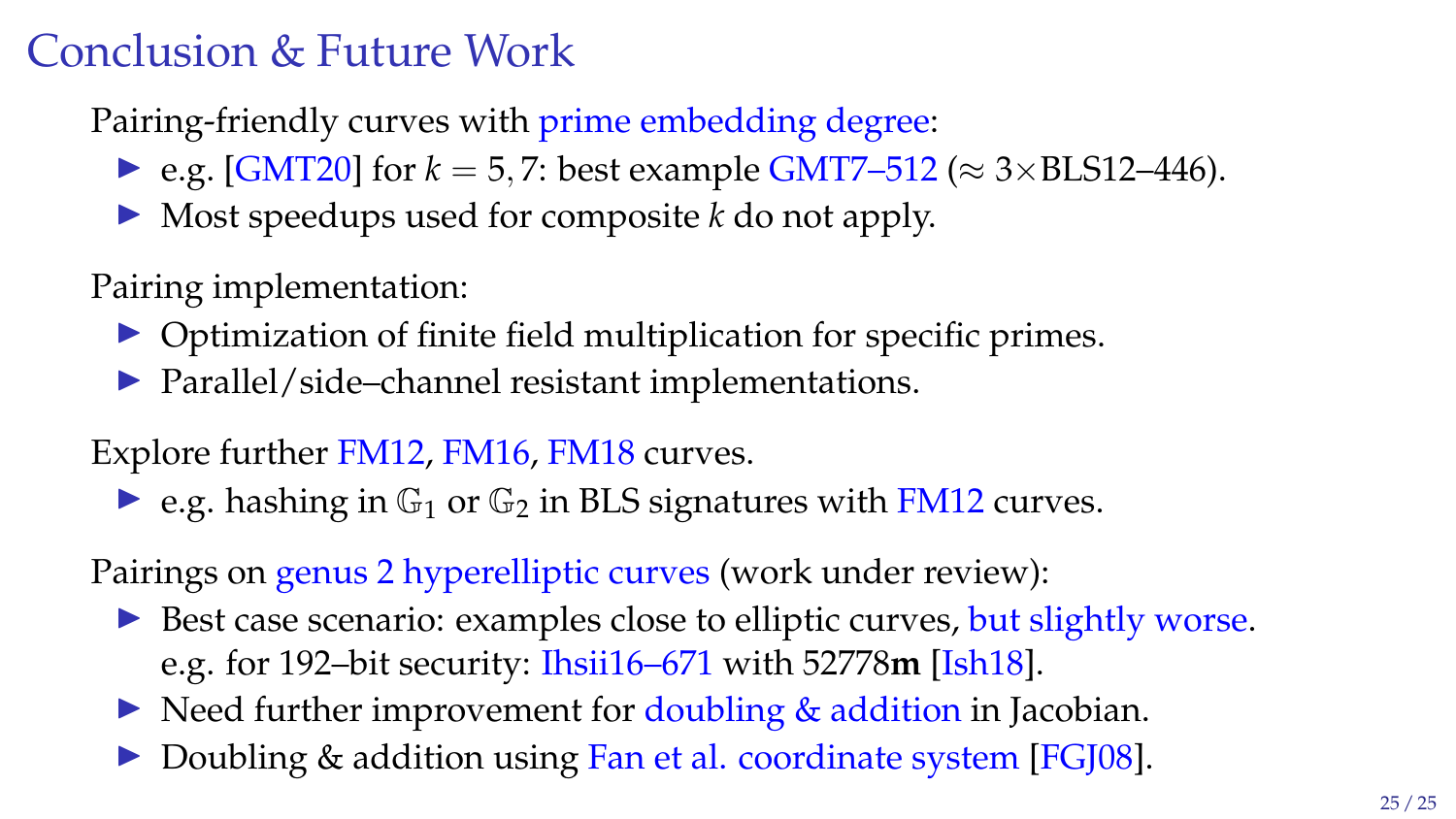# Thank you!

Georgios Fotiadis

Applied Security & Information Assurance (APSIA) Group APSIA Quantum Lab [https://wwwen.uni.lu/snt/people/georgios](https://wwwen.uni.lu/snt/people/georgios_fotiadis) fotiadis georgios.fotiadis@uni.lu, gfotiadis.crypto@gmail.com

@giofotiadis



UNIVERSITE DU ´ LUXEMBOURG Interdisciplinary Centre for Security Reliability & Trust (SnT)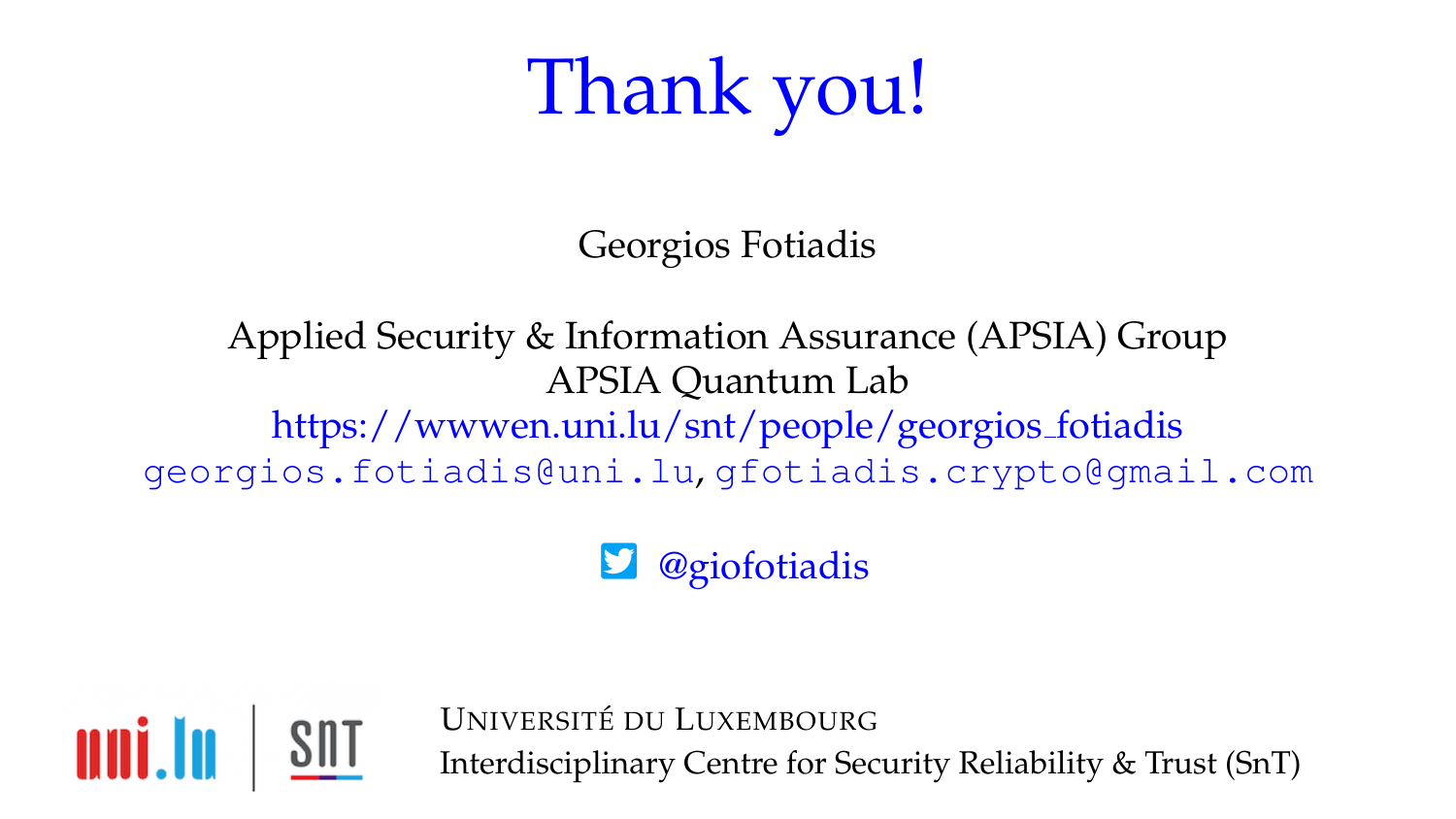# References I

Diego F Aranha, Laura Fuentes-Castaneda, Edward Knapp, Alfred Menezes, and Francisco Rodríguez-Henríquez. Implementing pairings at the 192-bit security level. In *PAIRING'2012*, pages 177–195. Springer, 2012.

<span id="page-26-1"></span>螶

<span id="page-26-3"></span>F.

Razvan Barbulescu and Sylvain Duquesne. Updating key size estimations for pairings. *Journal of Cryptology*, 32(4):1298–1336, 2019.

<span id="page-26-2"></span>螶

Razvan Barbulescu, Nadia El Mrabet, and Loubna Ghammam. A Taxonomy of Pairings, their Security, their Complexity. *Cryptology ePrint Archive, Report 2019/485*, 2019.

#### <span id="page-26-0"></span>Dan Boneh and Matt Franklin.

Identity-based encryption from the Weil pairing. In *CRYPTO'2001*, pages 213–229. Springer, 2001.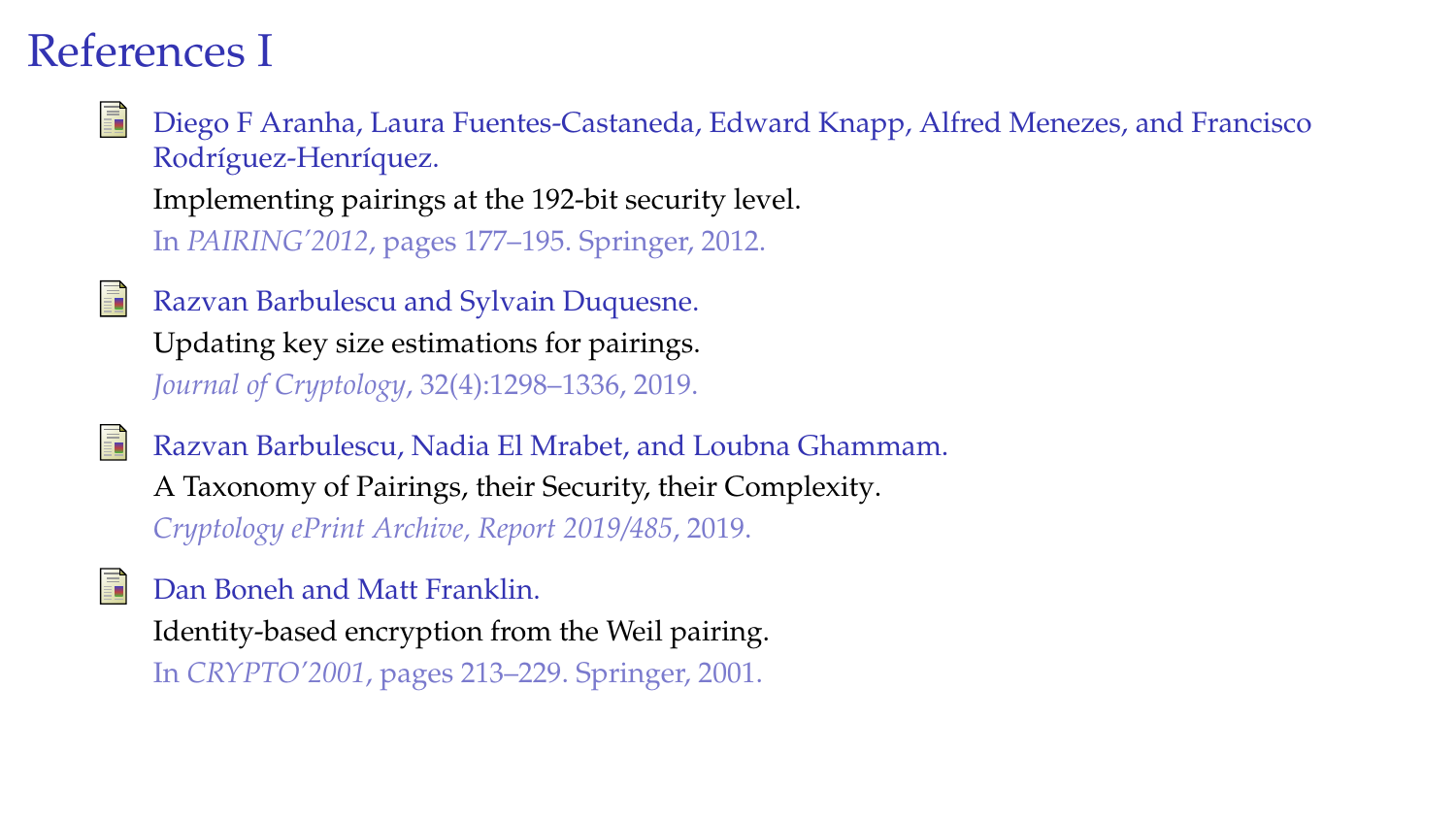# References II

- <span id="page-27-0"></span>F. Dan Boneh, Ben Lynn, and Hovav Shacham. Short signatures from the Weil pairing. In *ASIACRYPT'2001*, pages 514–532. Springer, 2001.
- <span id="page-27-1"></span>冨 Friederike Brezing and Annegret Weng. Elliptic Curves Suitable for Pairing Based Cryptography. *Designs, Codes and Cryptography*, 37(1):133–141, 2005.
- <span id="page-27-3"></span>螶 Xinxin Fan, Guang Gong, and David Jao. Efficient Pairing Computation on Genus 2 Curves in Projective Coordinates. In *SAC'2008*, pages 18–34. Springer, 2008.
- <span id="page-27-2"></span>F. Georgios Fotiadis and Elisavet Konstantinou. Generating Pairing-Friendly Elliptic Curve Parameters using Sparse Families. *Journal of Mathematical Cryptology*, 12(2):83–99, 2018.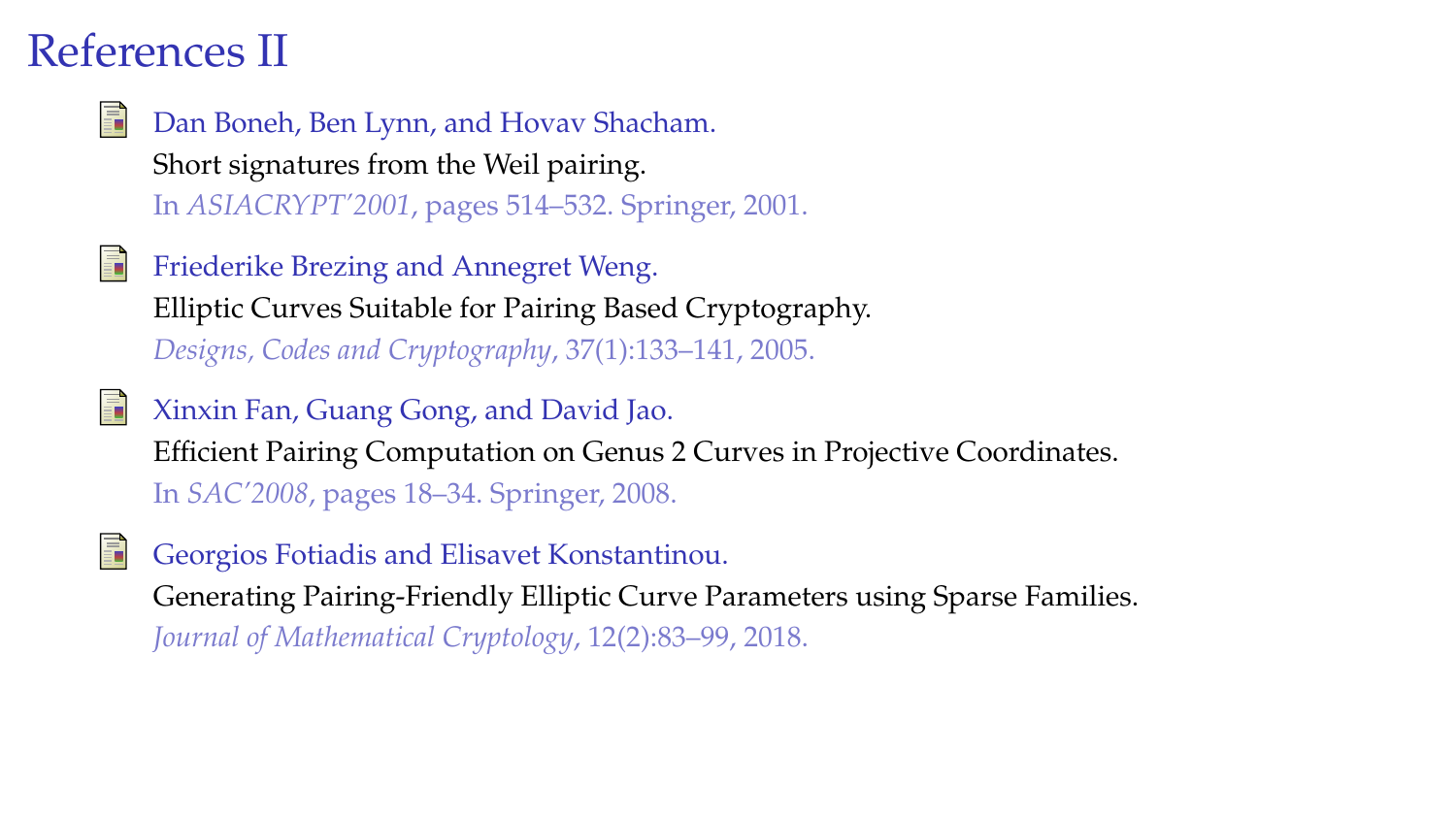# References III

<span id="page-28-2"></span>F.

Georgios Fotiadis and Elisavet Konstantinou. TNFS Resistant Families of Pairing-Friendly Elliptic Curves. *Journal of Theoretical Computer Science*, 800:73–89, 2019.

<span id="page-28-3"></span>螶

<span id="page-28-0"></span>F

Georgios Fotiadis and Chloe Martindale. Optimal TNFS-secure Pairings on Elliptic Curves with Composite Embedding Degree. *Cryptology ePrint Archive, Report 2019/555*, 2019.

- David Freeman, Michael Scott, and Edlyn Teske. A Taxonomy of Pairing-Friendly Elliptic Curves. *Journal of Cryptology*, 23(2):224–280, 2010.
- <span id="page-28-1"></span>螶 Aurore Guillevic, Simon Masson, and Emmanuel Thomé. Cocks–Pinch curves of embedding degrees five to eight and optimal ate pairing computation. *Designs, Codes and Cryptography*, pages 1–35, 2020.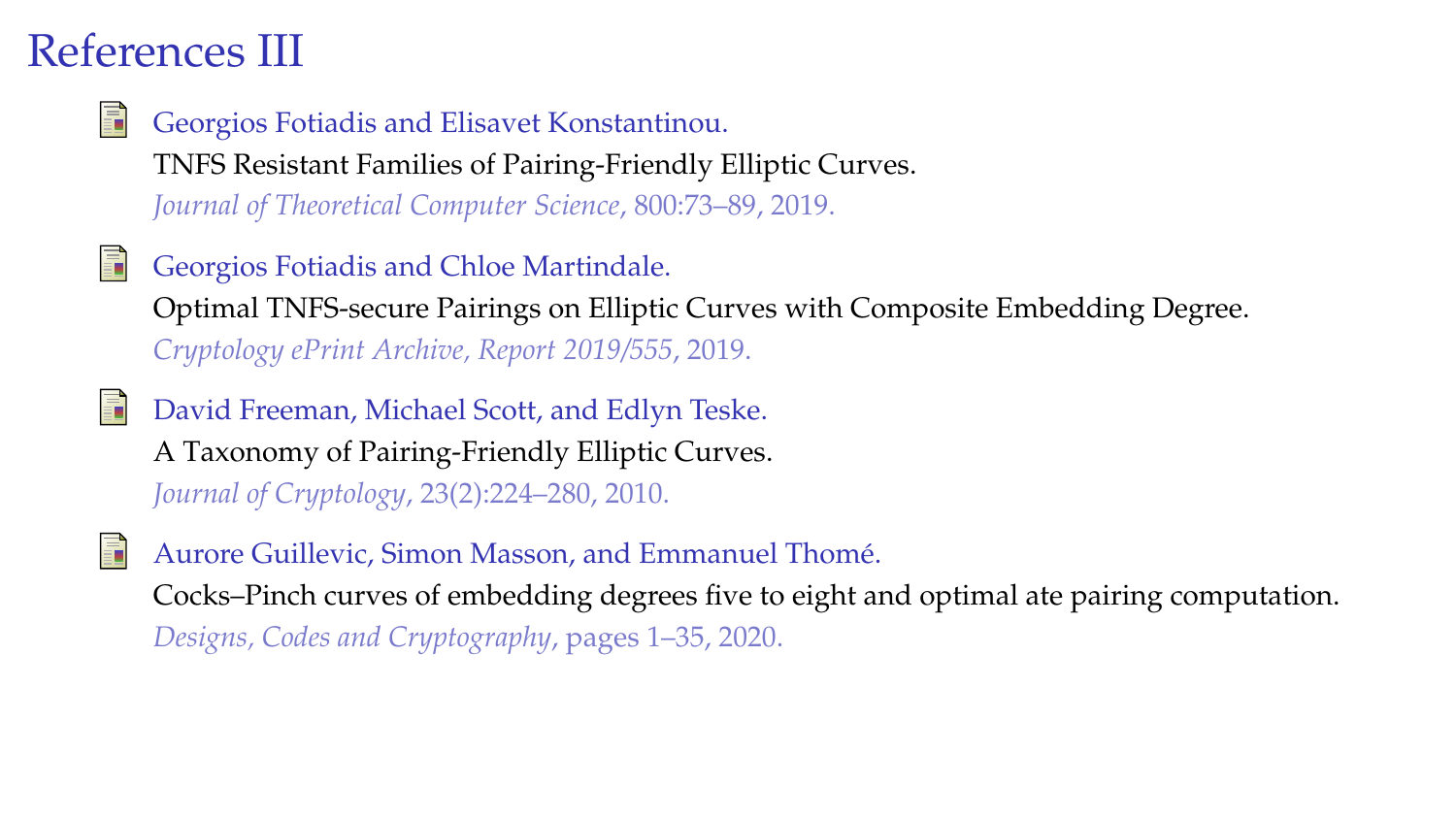# References IV

<span id="page-29-2"></span>

#### Aurore Guillevic and Shashank Singh.

On the alpha value of polynomials in the tower number field sieve algorithm.

*Cryptology ePrint Archive, Report 2019/885*, 2019.

<span id="page-29-1"></span>

#### Aurore Guillevic.

A Short-List of Pairing-Friendly Curves Resistant to Special TNFS at the 128-bit Security Level. In *PKC'2020*, pages 535–564. Springer, 2020.

<span id="page-29-3"></span>

#### Masahiro Ishii.

Pairings on Hyperelliptic Curves with Considering Recent Progress on the NFS Algorithms. In *Mathematical Modelling for Next-Generation Cryptography*, pages 81–96. Springer, 2018.

#### <span id="page-29-0"></span>星 Antoine Joux.

A one round protocol for tripartite Diffie–Hellman.

In *ANTS'2000*, pages 385–393. Springer, 2000.